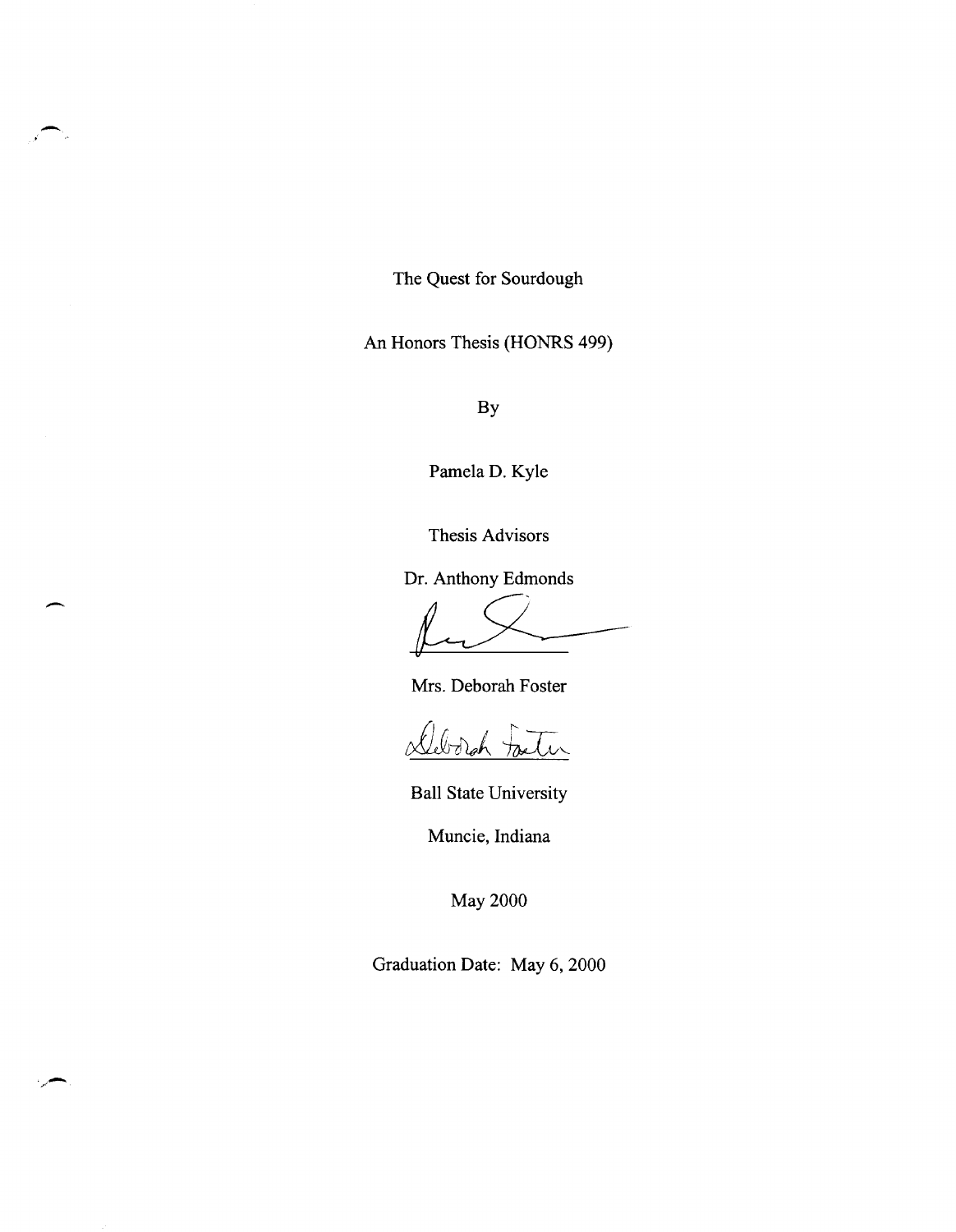## *Acknowledgements*

-

 $Z_{\rm{max}}^{\rm{max}}$ 

 $\overline{\phantom{0}}$ 

-

I would like to thank both of my advisors for their help: Dr. Edmonds, who assisted me with the writing of the thesis, and Mrs. Foster, who helped me with my bread making. Thank you to my parents, who have always supported the odd ideas I come up with, and to my grandmother, for her cookbook contributions. Thank you to my roommate, who did not mind when I took over the kitchen table for weeks on end. And finally, thanks to the numerous taste testers, who benefited from the fruits of my labor!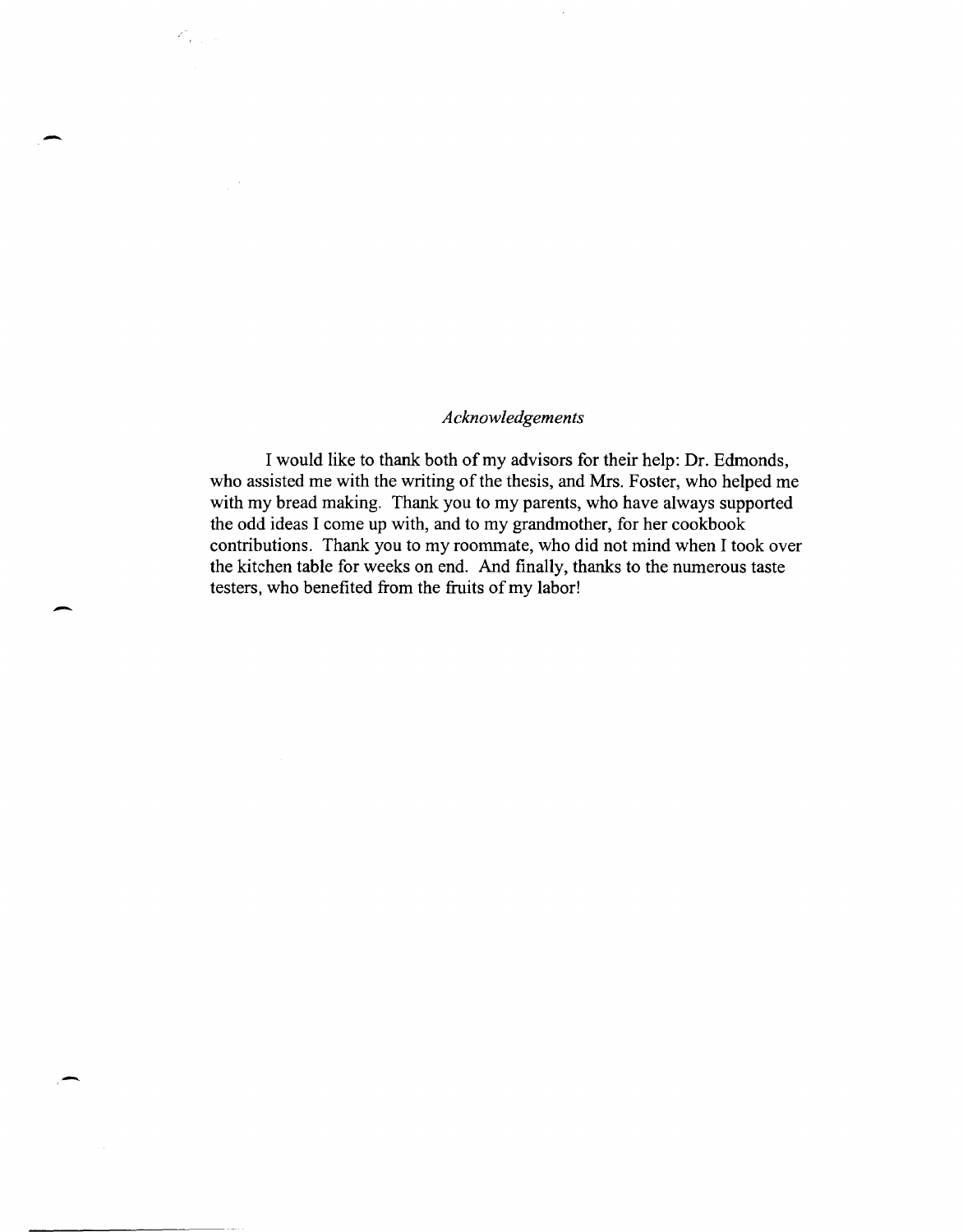# *Abstract*

-

-

The quest for sourdough begins with a discussion of the history of bread in general. The history begins with the first cultivation of grains and extends to present day. After discussing the history, I provide the results of my own experiments with sourdough bread. Finally, an appendix is given, outlining a possible demonstration of bread making.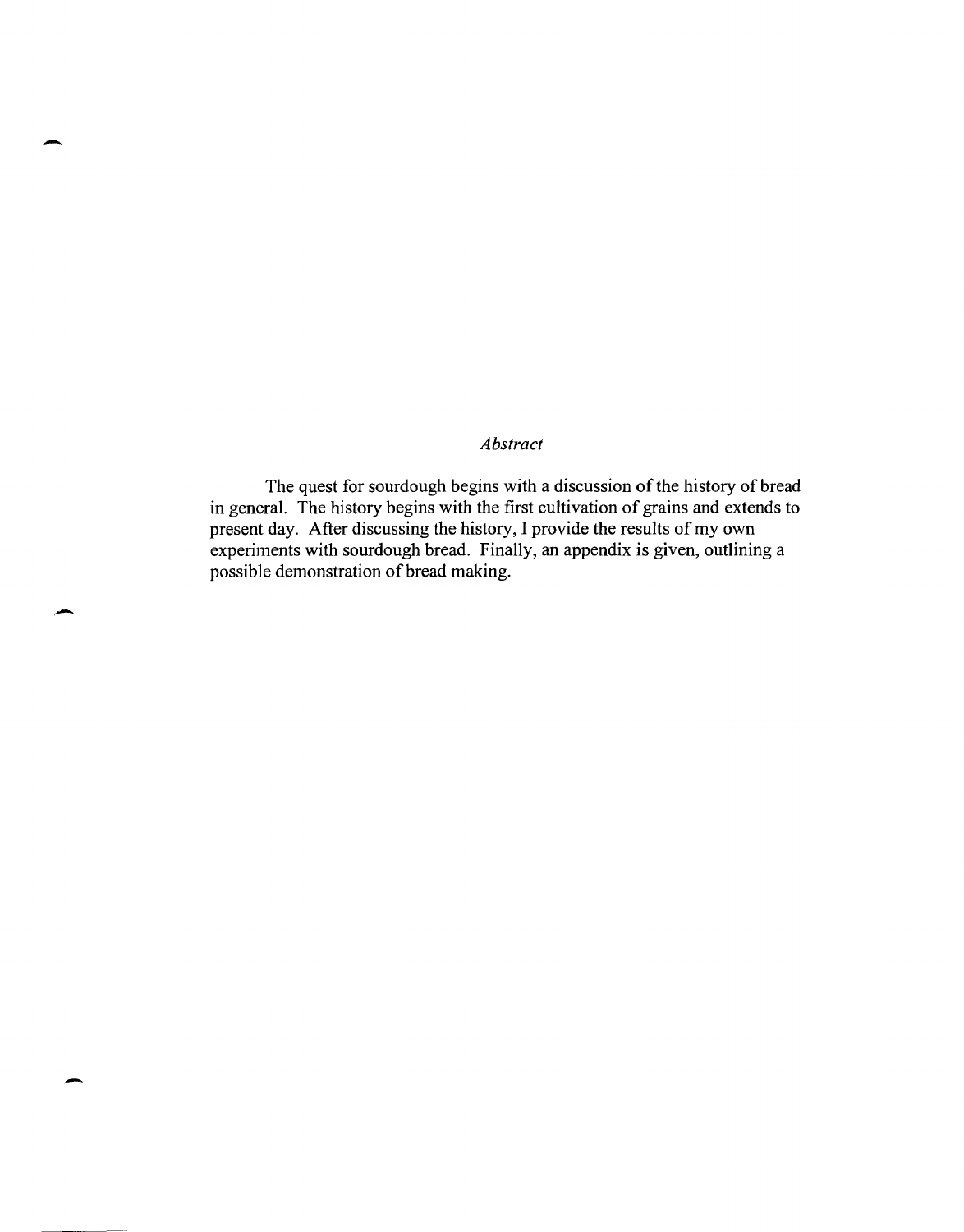#### INTRODUCTION

-

-

Bread. The staff of life. It can be a complicated mixture of grain, fats, and sugars, or as simple as flour, water, and salt. In any shape or form, it is an important part of life. For many people, a meal is not complete without some form of bread or biscuit. To me, there are few sensations better than the smell and taste of fresh bread, especially when I have made it myself. Ever since a friend of my mother's taught me to make bread when I was 9, I've enjoyed the process of kneading and baking bread.

In America, in the year 2000, most bread is mass produced, pre-sliced, and soft-crusted. When made at home, it's sometimes prepared using a bread machine, but nearly always with the help of packaged yeast. Bakers did not always have commercialized yeast. For 5,000 years, fermented dough was used to raise bread. The bread that resulted from using fermented dough (or a "starter") is known today as sourdough.

The most commonly known sourdough is San Francisco sourdough. Its tangy flavor is a delight to the palate. Even if not in California, sourdough bread can be an enjoyable change of pace from the everyday supermarket loaf. It is also more time consuming to make, as a sourdough starter must take at least a day to begin fermentation. A sponge is then made to ripen for several more hours before mixing and kneading the dough. A sourdough starter can also be difficult to maintain because the leavening action often depends on the atmosphere. Cooking expert James Beard feels that "... it is a most fickle process.  $\ldots$ ; But for those who like a challenge.  $\ldots$  (70).

 $\mathbf{1}$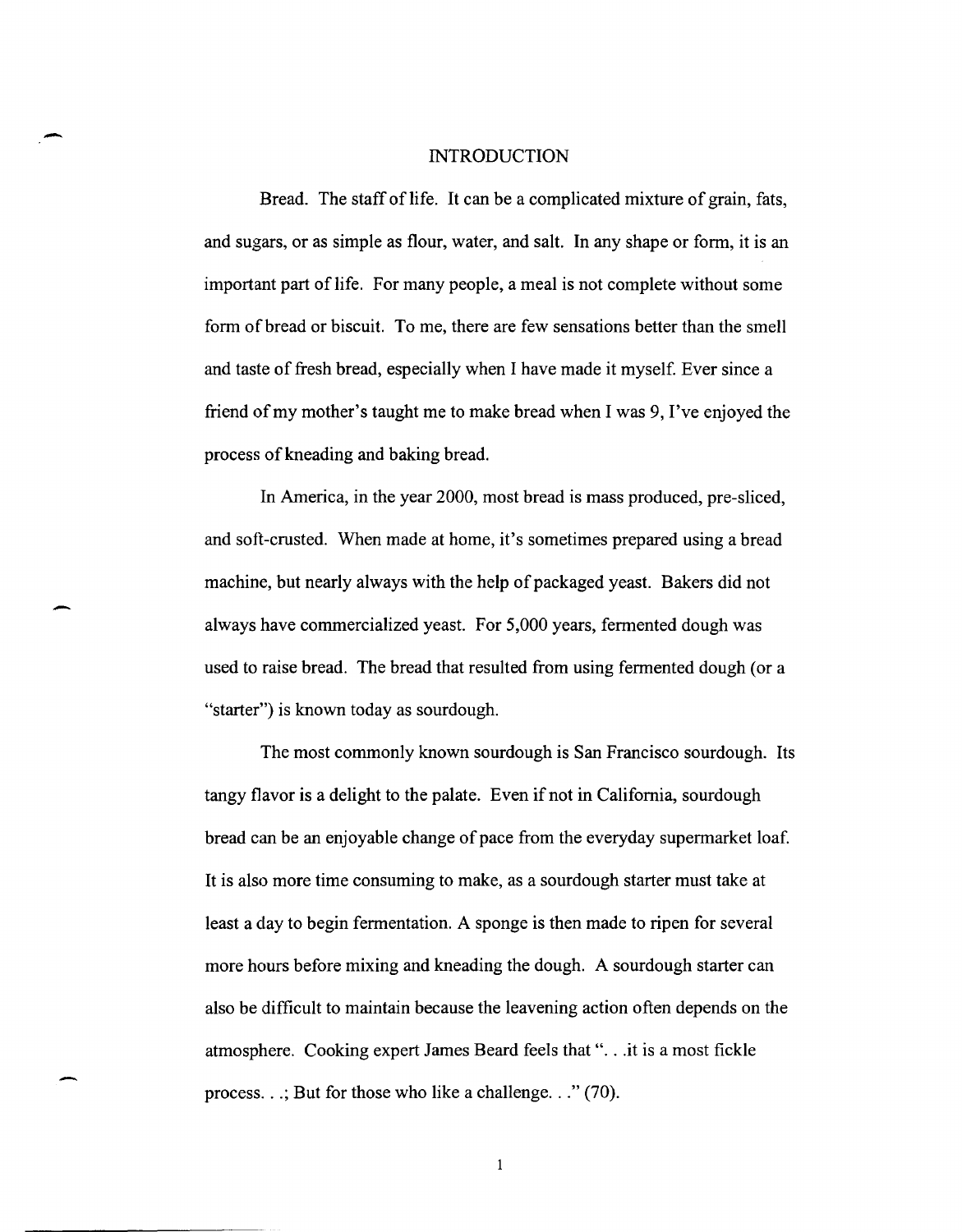Being a Ball State Honors student, I accepted the challenge of making sourdough bread. Specifically, I tried to duplicate the famous San Francisco loaf. I made both old-fashioned (made without commercialized yeast) and yeast-enhanced starters to see if I could prepare a loaf that does indeed taste like a sourdough. Before I began to bake, I first researched the history of bread.

#### HISTORY OF BREAD

"Food... [has] always served as an important aspect of cultural self definition" (Alves, 141).

Necessary for survival and affected by our surroundings, food (or lack thereof) can make or break a society. For six millennia, the strength of nations depended on stock holds of wheat (Toussaint-Sarnat, 135). Grains were necessary to feed the populace and could be stored for a long time in case of wars and sieges. This support of civilizations would not have been possible if man had not learned to first plant and cultivate crops.

Wild grasses took thousands of years to become grain-producing plants, and it was still a long time before humans learned to cultivate and eat the plants (Wood, 18). Agriculture began in the Neolithic Age, in and around the Fertile Crescent, the land between the Tigris and Euphrates rivers. According to Lothian, nomadic peoples of the Middle East were the first farmers, growing wheat, barley, and millet (5). An archaeological excavation in Jarmo, Iraq, found wild and domesticated wheat dating back to 8,000 BCE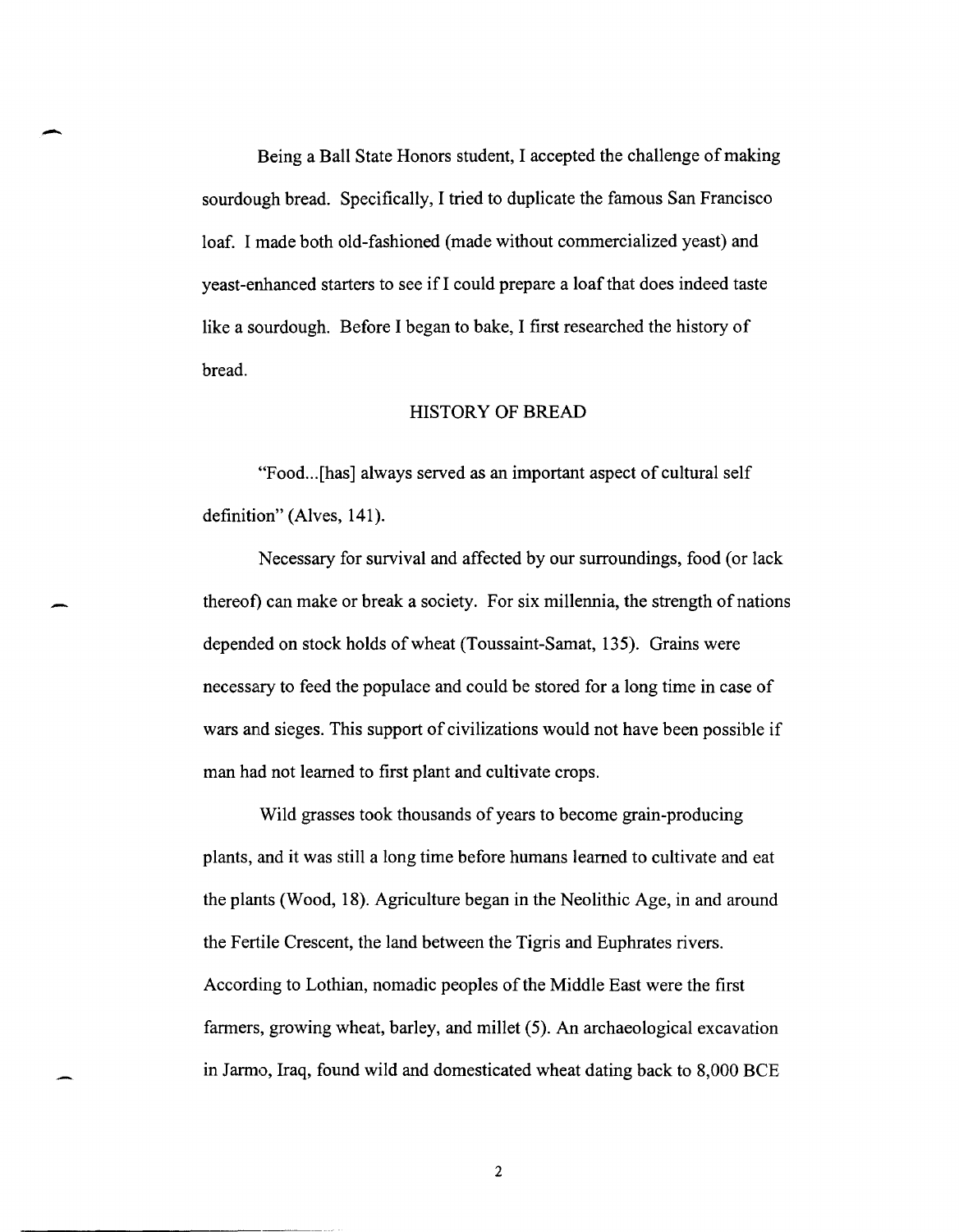(Wood, 18). People in Syria and Palestine grew wheat and barley from 10,000 to 7,000 BCE, but these grains weren't much better than wild cereals (Toussaint-Samat, 126).

-

-

-

The more manageable varieties of grains were grown in Jericho in 8,000 BCE) and also at the Neolithic site of Catal Hüyük in Anatolia (Toussaint-Samat, 126, 132). At the site in Anatolia, the wheat found had six chromosomes, like modem wheat.

In any case, early forms of grains were being planted, grown, and harvested by at least 3,000 BCE. The Dashur pyramid, built around 3,000 BCE, had husks and grains of wheat embedded in its bricks (Jacob, 15). In the same time period as the Dashur construction, grains spread to Europe (Pomeranz and Shellenberger, 7). Wheat was common, but other grains spread throughout Europe as well. For example, buckwheat was established in Russia, rye in Scandinavia, and oats and barley in Scotland (Hensperger, 7).

At first, those first cultivated grains were not used to make bread as we think of it. Paleolithic people parched grains to get rid of the husks (Toussaint-Samat, 125). They then ate them like porridge or molded the grain into a flat cake and baked it on a rock. The first known reference to baked bread was made on a Sumerian clay tablet from 2,600 BCE (Casella, ix). The leavened product we consider to be bread today first appeared in Egypt around 4,000 years ago (Lothian, 5).

According to a common myth, an Egyptian slave invented bread. He had left his flour and water mixture sitting out and noticed that it bubbled up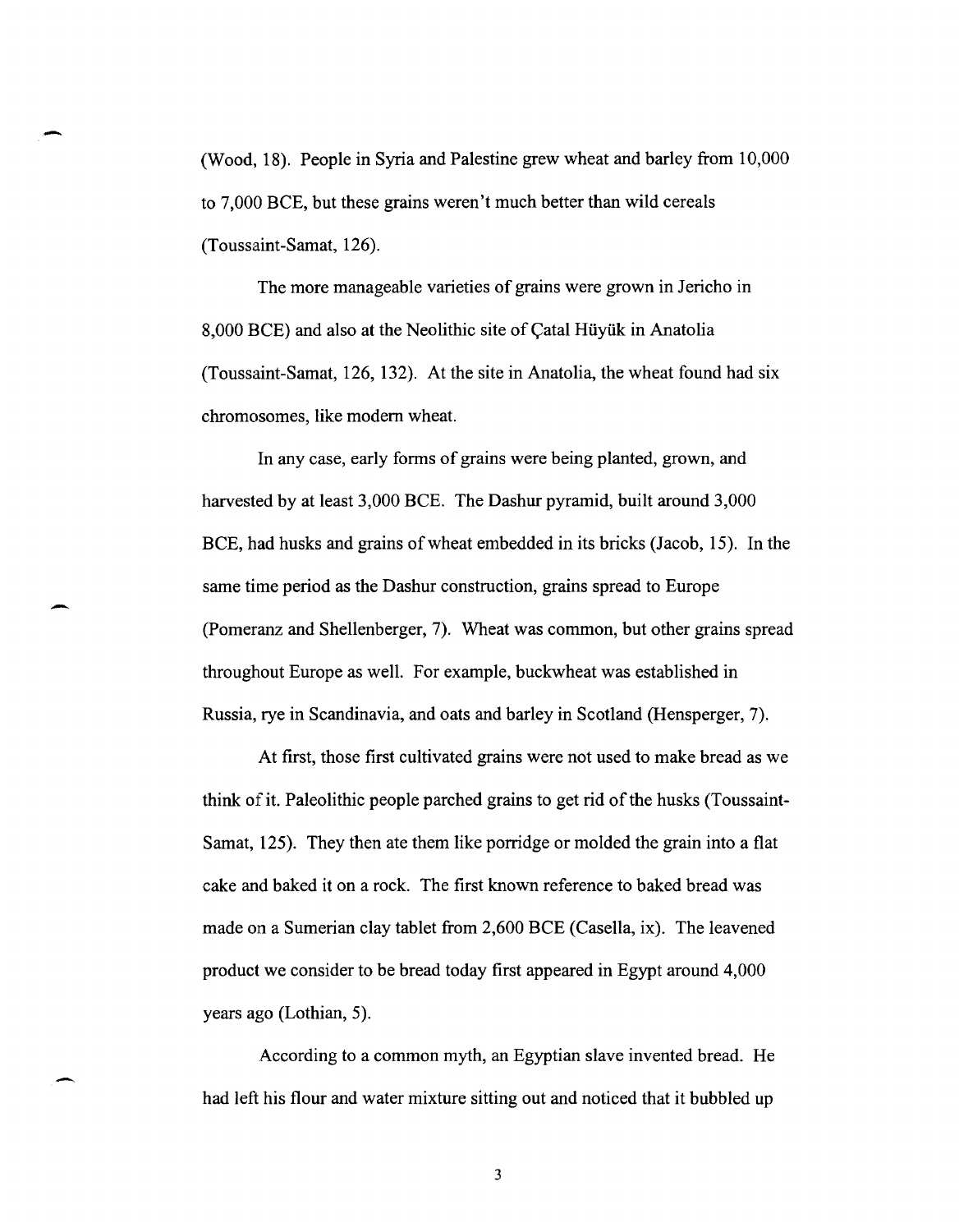and smelled slightly sour. Not wanting to waste the dough, he added more flour and water and baked it. The resulting bread was much more palatable than previous items baked and became a core part of life. Hieroglyphics and loaves preserved in tombs show more than fifty different forms of bread (Lothian, 5). Ancient bakers were regarded as highly as priests and many temples contained ovens (Hensperger, 135). Besides being an important food, bread was a cultural unit and a unit of measure. Wages were paid in bread for centuries (Jacob, 31). From that practice came the correlation between "bread" and "money."

Egyptians baked bread in two ways. They had dome shaped ovens and also used a charcoal method. Two conical clay pots set in charcoal pits were used to create an environment perfect for baking the bread. After the pots were preheated in a fire, the dough was placed in the lower pot, with the second pot overturned and placed on top. In 1993, a team from National Geographic recreated an ancient bakery in Giza and made bread just as the ancient Egyptians did (Wood, 16).

-

-

Egypt introduced leavened bread to Greece in the eighth century BCE (Pomeranz and Shellenberger, 2). Until this time, the Greeks had been using grains for porridges and flat cakes. In fact, a major part of the "democratic menu" in Sparta was a barley porridge (Toussaint-Samat, 137). After the introduction of raised bread, however, the Greeks became master bakers and even formed a church to honor it. The Bread Church of Eleusis worshipped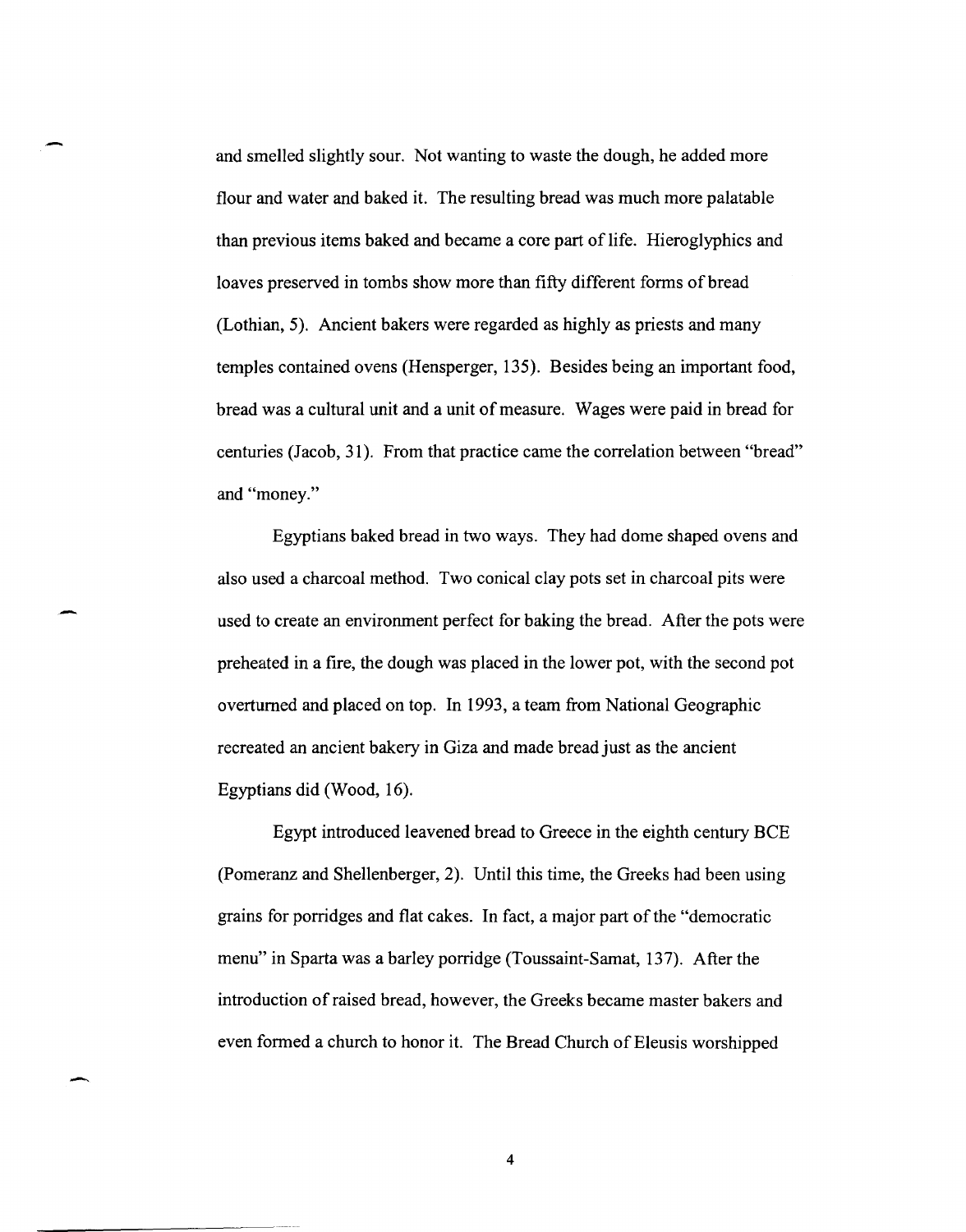Demeter (goddess of agriculture) and had ceremonies to honor the planting of autumn grains (Hensperger, 135).

-

--

-

The Greeks invented "the true bread oven" (Toussaint-Samat, 224), one that could be preheated and opened in the front. By the fifth century BCE, Greece had commercial bakeries and offered many different kinds and shapes of bread (Pomeranz and Shellenberger, 2). This was very impressive for a country that had poor soil for wheat. Greece used their resources to produce and export olive oil, then imported grain. During the third century BCE, Athens imported 31,000 tons of wheat from Egypt, Syria, Libya, and Sicily (Pomeranz and Shellenberger, 7).

The third century BCE also witnessed the decline of Greece and the rise of Rome. In 220 BCE, Rome aligned itself with a Greek league against Macedonia, who had been controlling Greece for a century. Twenty-three years later, the league and Rome successfully defeated the Macedonians. The Romans then dominated Greece from 146 BCD and in 27 BCE, Greece became a Roman province.

Rome not only expanded to Greece, but also to Asia Minor, Northern Africa, Gaul, and England. It was a massive empire and, like all other empires, the people had to eat. According to Juvenal, "the populace longs eagerly for just two things-bread and circuses" (Lothian, 6).

Rome's most important contribution to the history of bread was the rotary mill. Before this device was invented, grain was pounded by hand into flour. With the rotary mill, two large circular stones were used to grind the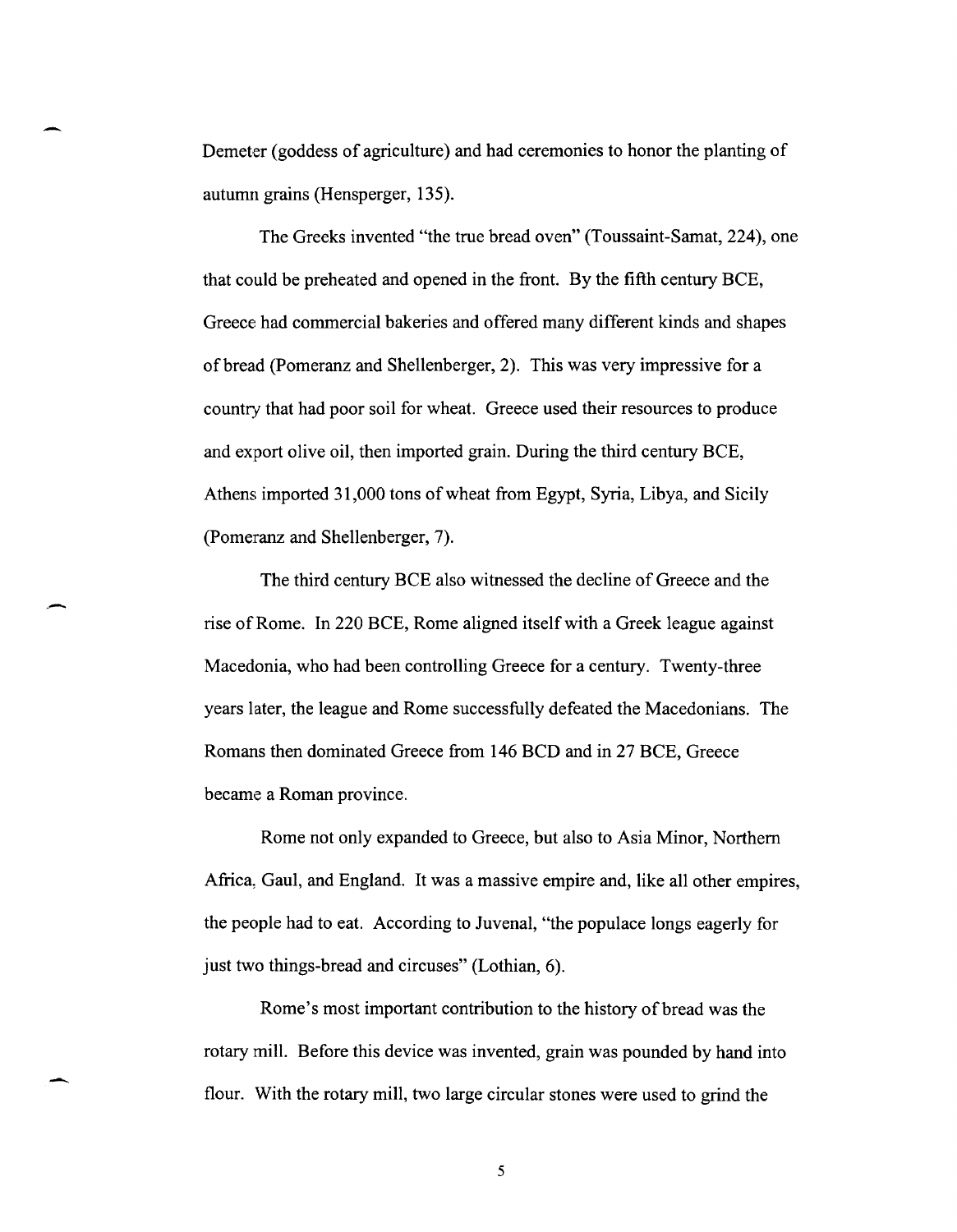cereals into flour. Another rotary method was used to mix and knead dough with paddles in commercial bakeries. By Caesar Augustus' time, Rome had approximately 300 bakeries, each producing 2,000 loaves daily. (Lothian, 6) The majority of those bakeries were run by Greeks with assistants from Gaul (Toussaint-Sarnat, 227).

For upper class Romans, the processes of those bakeries were very important. The flour had to be sifted finely, to remove as much of the bran as possible. This left fine flour to be used for making as white a loaf as possible. The elite favored white bread, as it kept them above the lower class and their coarse bread. To keep the upper class happy, chalk was sometimes added to the dough (Storck and Teague, 88). Also, bakeries had assistants wear gloves and masks "so that no sweat or bad breath would spoil the dough" (Jacob, 77).

-

-

To make that elegant bread, Rome had to have wheat. Like the Greeks, Rome mainly imported grain. Egypt was a large contributor to the Roman Empire, along with Spain, North Africa, Sicily, Sardinia, and England (Jacob, 83). Some men in Rome becarne very wealthy by keeping estates in Sicily and North Africa. The estates were quite prosperous until the fifth century CE, when the Roman Empire fell (Toussaint-Samat, 137).

Rome had a lengthy decline through a series of poor emperors and attacks from the Visigoths and Vandals. By 500 CE, the Dark Ages had fallen across Europe. Historians have said that, during the Dark Ages, arts and culture were sustained through the church. The same was true for baking. Many times the common people did not have a good harvest, but monasteries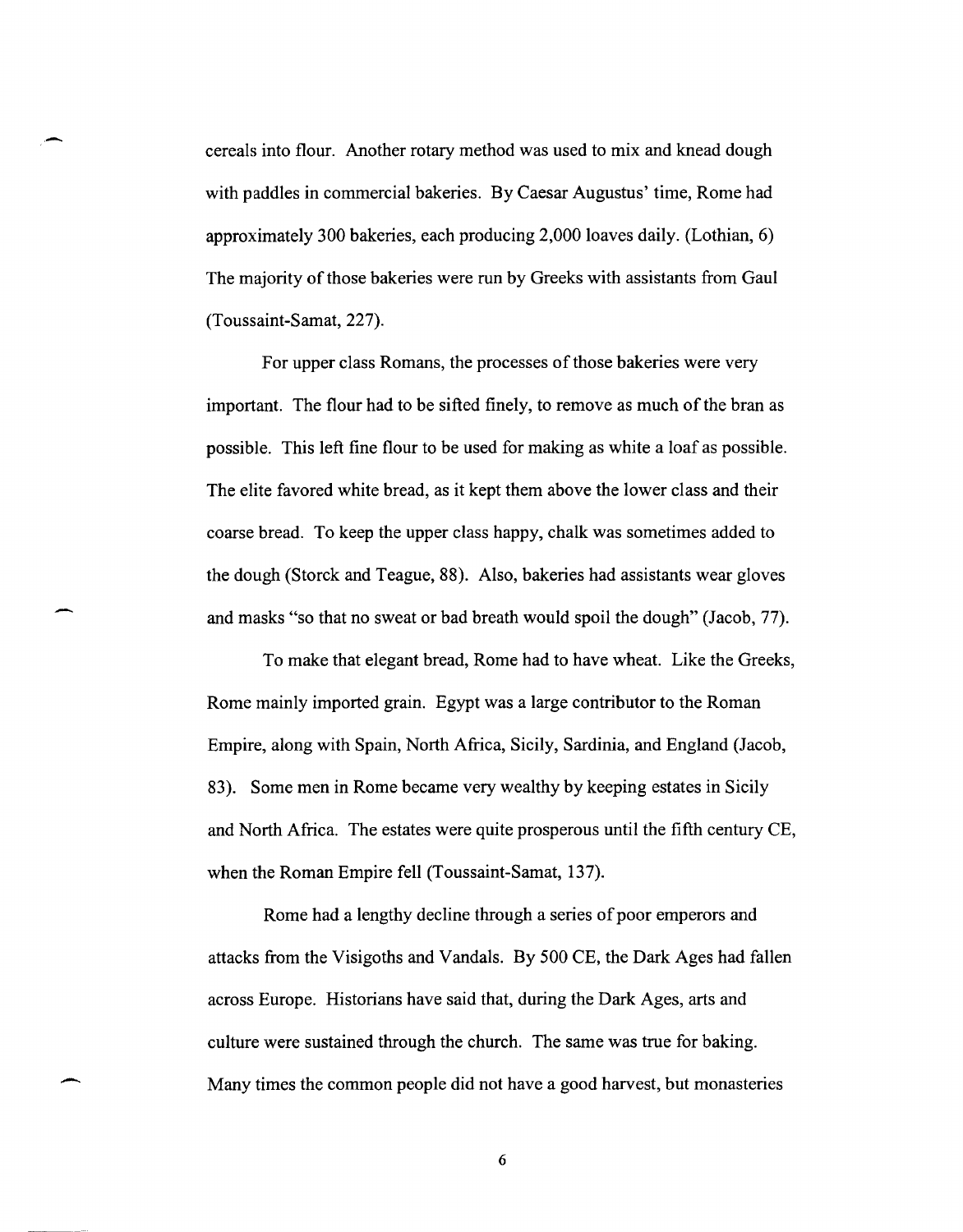were generally able to harvest grain and make bread (Toussaint-Samat, 141). During the times of poor harvests, the populace occasionally reverted to gathering wild cereals. People in France even used chestnuts and acorns to make flour (Braudel, 112).

-

-

-

When there were good harvests, however, the fine, white, all-wheat bread of the Romans was rare (Lothian, 6). It was reserved for the elite class. Maslin, a mixture of wheat and rye, was much more common to use in bread. There were two kinds of maslin: gray and black. Gray maslin, for the more privileged, had more wheat than rye, while black maslin had more rye.

Whether there was a good harvest or not, the diet of the poor was always starch-based (Mintz, 75). Rye, buckwheat, oats, barley, and legumes made up a large part of meals. A note from 794 CE said bread was made from a mix of spelt, rye and wheat or groats, buckwheat, barley, and oats (pomeranz and Shellenberger, 3). Oat bread was for the poorest, since oats were considered fodder for horses.

Milling and baking leavened bread in the Middle Ages were not done in the home. Instead, people took their grain to a miller, then took the flour to a baker. In 630 CE King Dagobert (lord of a Gaulish kingdom) made grinding a feudal right (Toussaint-Sarnat, 143). Bakers and private citizens had to take their cereal to a communal mill owned by the lord of the manor. This was a common practice throughout Europe. Millers did not own the mills; they rented them from the lord and collected a tithe for him. The millers usually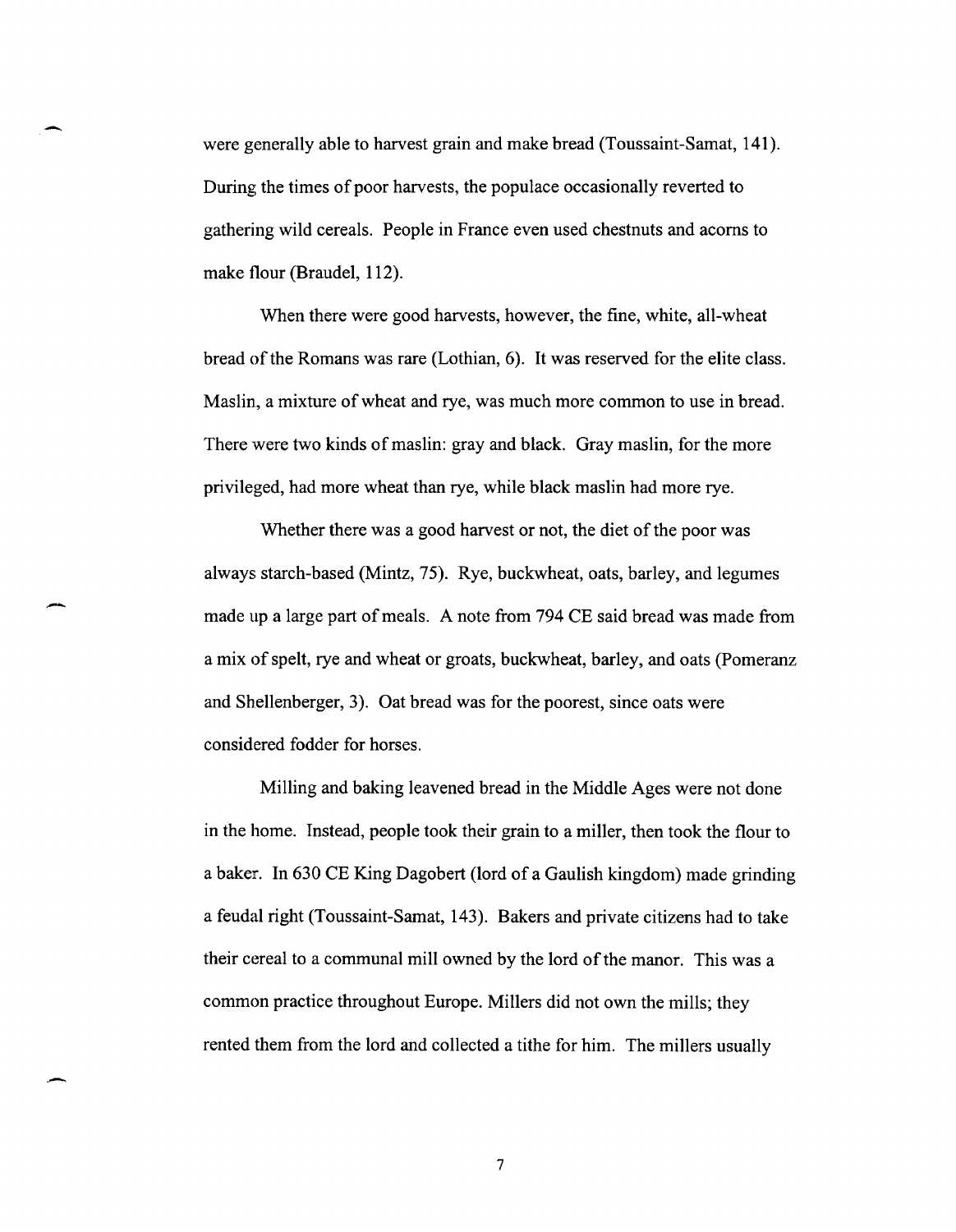ground flour for a fixed toll of one-sixteenth ofthe grain (Storck and Teague, 91).

-

-

Water or wind powered the mills used. Some watermills in England date from the 700s and in Ireland from the eighth and ninth centuries (Toussaint-Sarnat, 143). Windmills did not enter the European landscape until the eleventh century when crusaders saw the devices on Crete and Greek islands.

Throughout the Middle Ages, millers and bakers were not popular. Both were thought to be cheaters, holding back grain or stealing flour from the masses. Medieval poet Geoffrey Chaucer gives a good example of millers' unpopularity in *The Reeve's Tale.* The poem is about a miller in Cambridge who is notorious for stealing flour and wheat, and so is despised by his customers.

The poor especially hated bakers, seeing them as "profiteers and creators of hunger" (Camporesi, 106). Shops were even attacked by mobs. In 1677, there was riot in the Casse district of Bologna, where vandals broke into a bakery and distributed flour to women and children (Camporesi, 106).

Why was there so much animosity toward millers and baker? In Europe, there was never an abundance of crops and were chronic shortages (Braudel, 112). The manufacturers of bread were hated more than others because bread was such a staple part of life. The French consumption of bread in the  $16<sup>th</sup>$  and  $17<sup>th</sup>$  centuries was 50%-70% of a worker's pay (Chelminski, 57)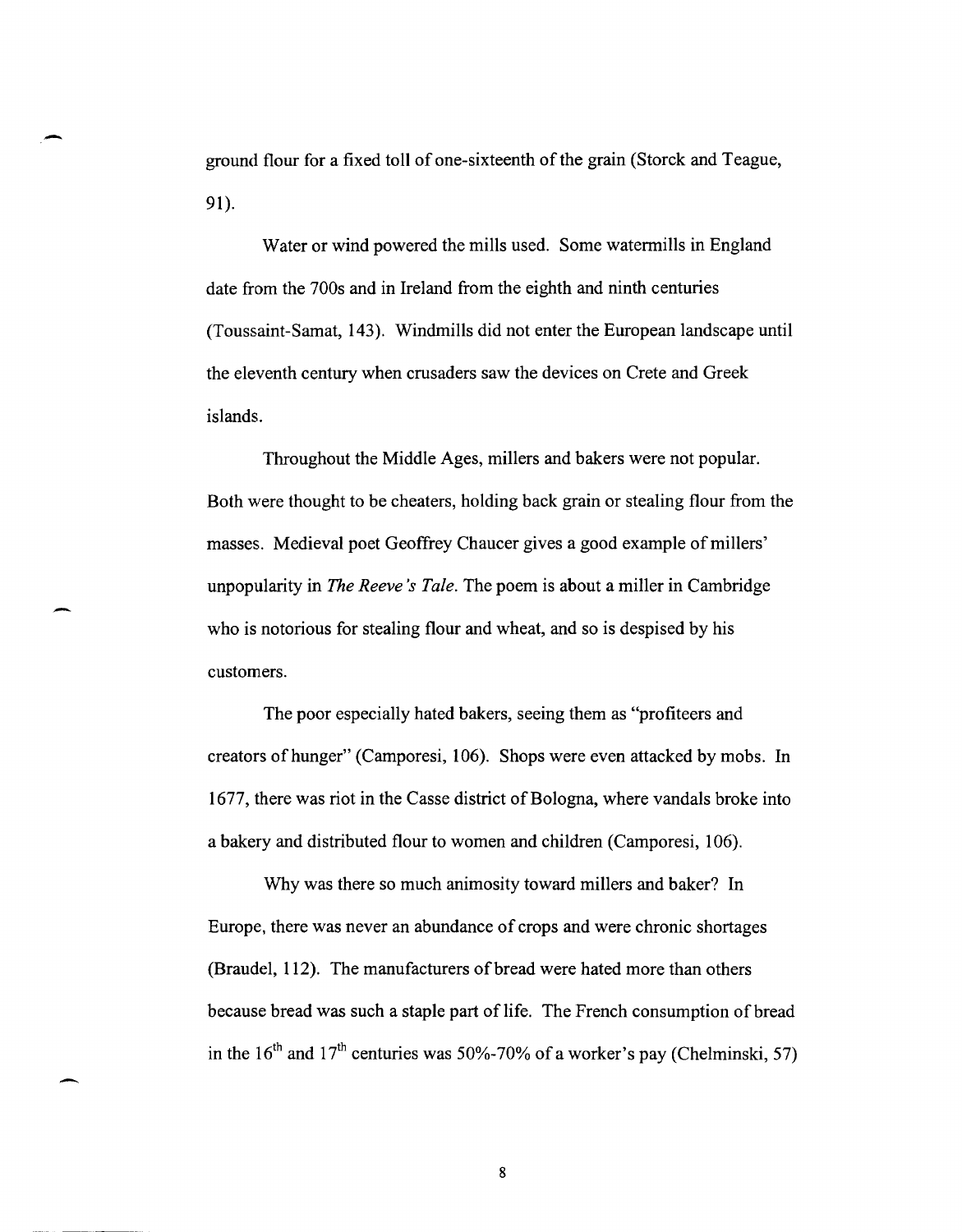and a mason's farnily in Berlin spent 44.2% of their budget on bread (Braudel, 132). In France today, only 1% is spent on bread (Chelminski, 57).

 $\overline{\phantom{0}}$ 

--

-

In 1492, Christopher Columbus landed in what would be known as the Americas. He started a great age of exploration and colonization. When people carne from Europe to begin a colony, they brought many supplies, including bread starters (Wood, 177). Colonial baking was a continuation of European conditions (Pomeranz and Shellenberger, 119). Baking was an important part of life in the New World as it was in the old. Growing wheat was important as well. By the time of the Revolutionary War, wheat was the leading export of the Americas. Seventy-five tons of wheat came from Mt. Vernon alone (Lothian, 6). For that reason, the 13 colonies were called the "Bread Colonies" for a time (Pomeranz and Shellenberger, 120).

During the Revolutionary War, soldiers were given one pound of bread or flour for rations (Pomeranz and Shellenberger, 120). If flour was provided, soldiers occasionally pooled their flour together and traded it for baked bread at homes along their march. In 1778, a company of bakers with portable baking units was formed by order of Congress (Pomeranz and Shellenberger, 121). The hungry revolutionaries needed their bread!

Portable baking units were only one of many developments from the 1700s to late 1800s. There was a population increase in Britain in the late  $18<sup>th</sup>$ century, which started their Agricultural Revolution (Toussaint-Samat, 150). Agriculture began to be based more on scientific principles, rather than folklore. Four-course crop rotation brought "immediate profit and [enrichment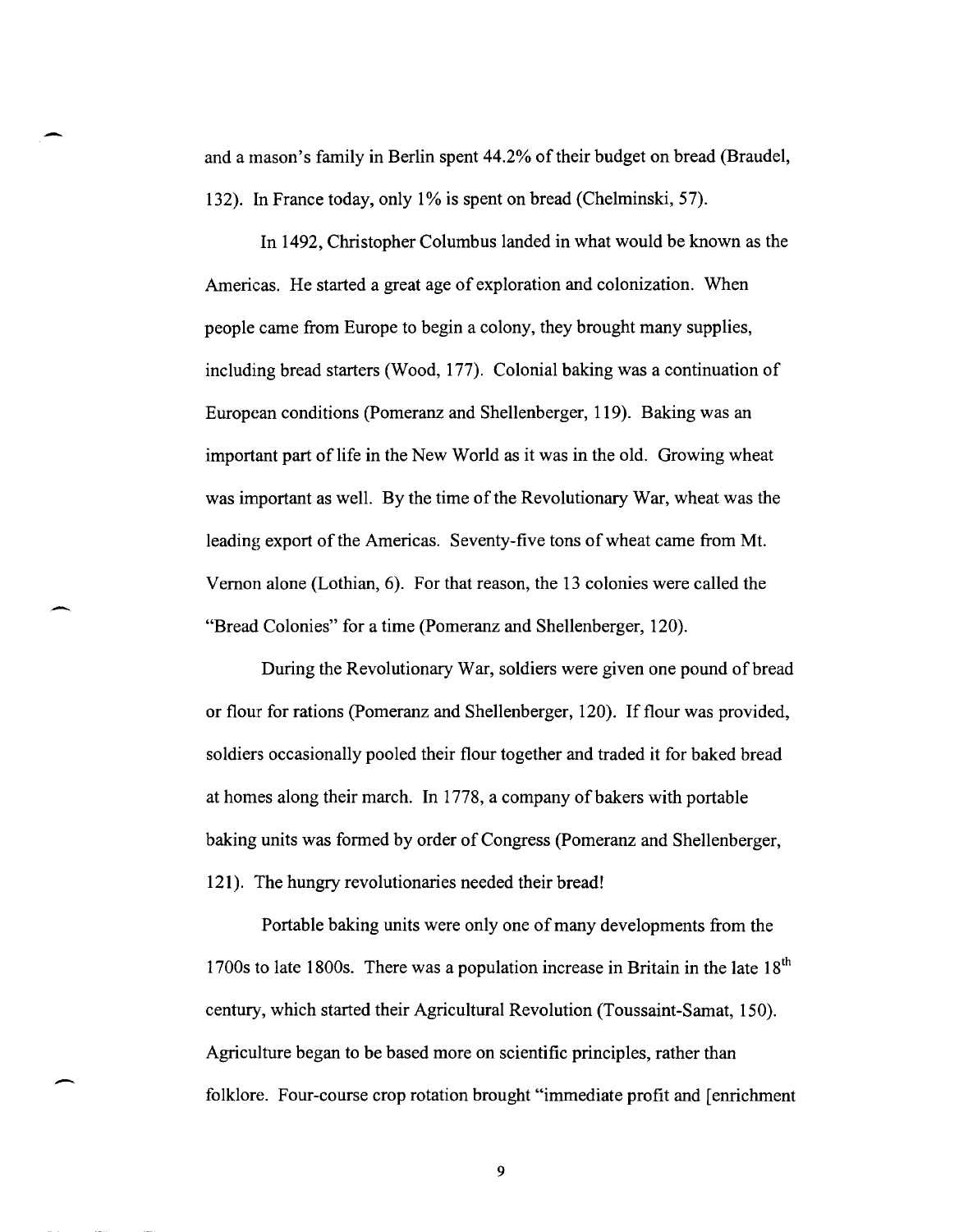to] the land" (Toussaint-Sarnat, 150). The new method, brought to England by Charles, 2<sup>nd</sup> Viscount Townshend, rotated wheat, clover, barley or oats, and root vegetables.

-

 $\overline{\phantom{0}}$ 

-

There were also improvements in the milling process. Jacob Sulzburger created a method of grinding flour that transformed the milling industry. Instead of a millstone, iron rollers powered by steam crushed the grain. The "Hungarian" process, as it was known, ground wheat more rapidly and consistently. The resulting flour was whiter because the germ was completely removed from the endosperm and could be sifted off along with the other coarse particles. Also, since the germ spoiled quicker, the flour lasted longer without it.

The Hungarian process remained dominant in Europe until the World's Fair of 1873 (Jacob, 263). There, in Vienna, Americans tasted the products of the finely ground flour. Impressed, the American researched how the flour was made and took the idea across the Atlantic. It became firmly established on the Minnesota plains. That same decade, porcelain rollers were introduced (Tannahill, 374). They were easier to maintain than iron rollers and made roller milling standard.

Edmund La Croix, a French immigrant, also made an important contribution to milling history in the 1870s. He developed a purifier that used air to remove the bran and germ from flour. Previously, sifters were used to separate the wheat components. Inventor George T. Smith improved on La Croix's method by adding cleaning brushes to accompany the air currents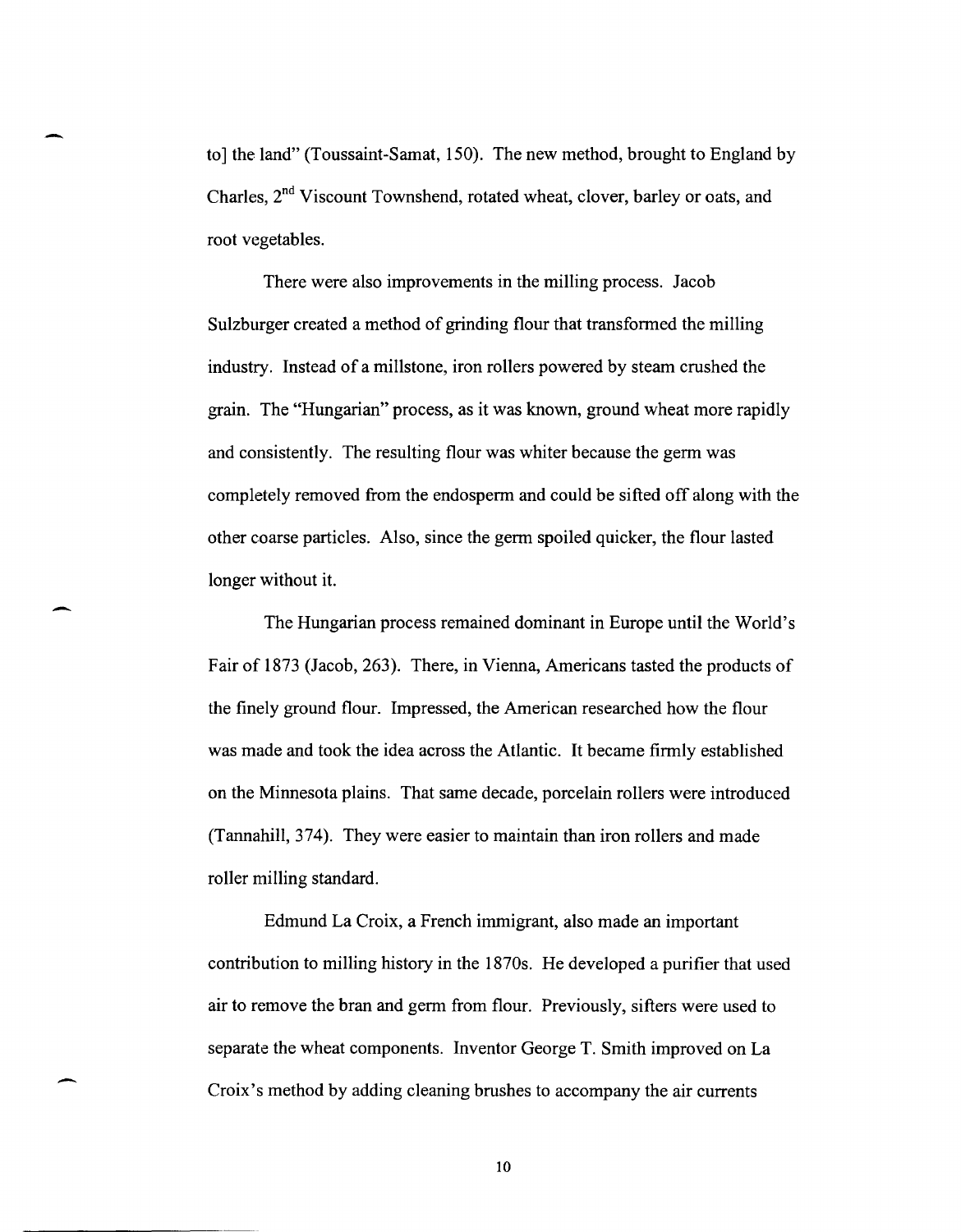(Storck and Teague, 212). This reduced the loss of pure flour being carried away with the other bits of wheat.

-

 $\overline{\phantom{0}}$ 

-

The new methods to mill were better for not only soft wheat varieties, but also for hard wheat. Winter wheat in the North had been difficult to grind because it wore down millstones (Jacob, 350). Roller mills enabled the use of all types of flour, especially when hydraulic systems were used as a power source. Entrepreneur Charles Gaskill, in 1875, attached the first mill to the system powered by Niagara Falls. As bread historian H.E. Jacob puts it, "five million horses with white manes tossing in an electric dance could grind all the wheat in America" (350).

One of the hard wheats ground by the new methods came from Eastern Europe. In 1873, Mennonite Russian settlers brought a variety of wheat called Turkey Red to Kansas. This wheat "became the ancestor of all the winter wheat subsequently sown between the Atlantic and Pacific Oceans (Toussaint-Samat, 151). As it was adaptable to little rainfall, Turkey Red also helped to make the fortune of the far West. The West in the 1800s was mainly a frontier, drawing people hungry for fertile soil, good grazing, and gold. The cattle drivers and gold prospectors were the ones who kept the art of sourdough alive. They still carried casks of starter on the trail to make their biscuits after other leavenings became available.

By 1800, brewers' yeast was accessible to bakers. The yeast came from lager beer, a "bottom fermenter". This yeast didn't act as well as the "top fermenters" previously distributed, so distillers began providing yeast. Their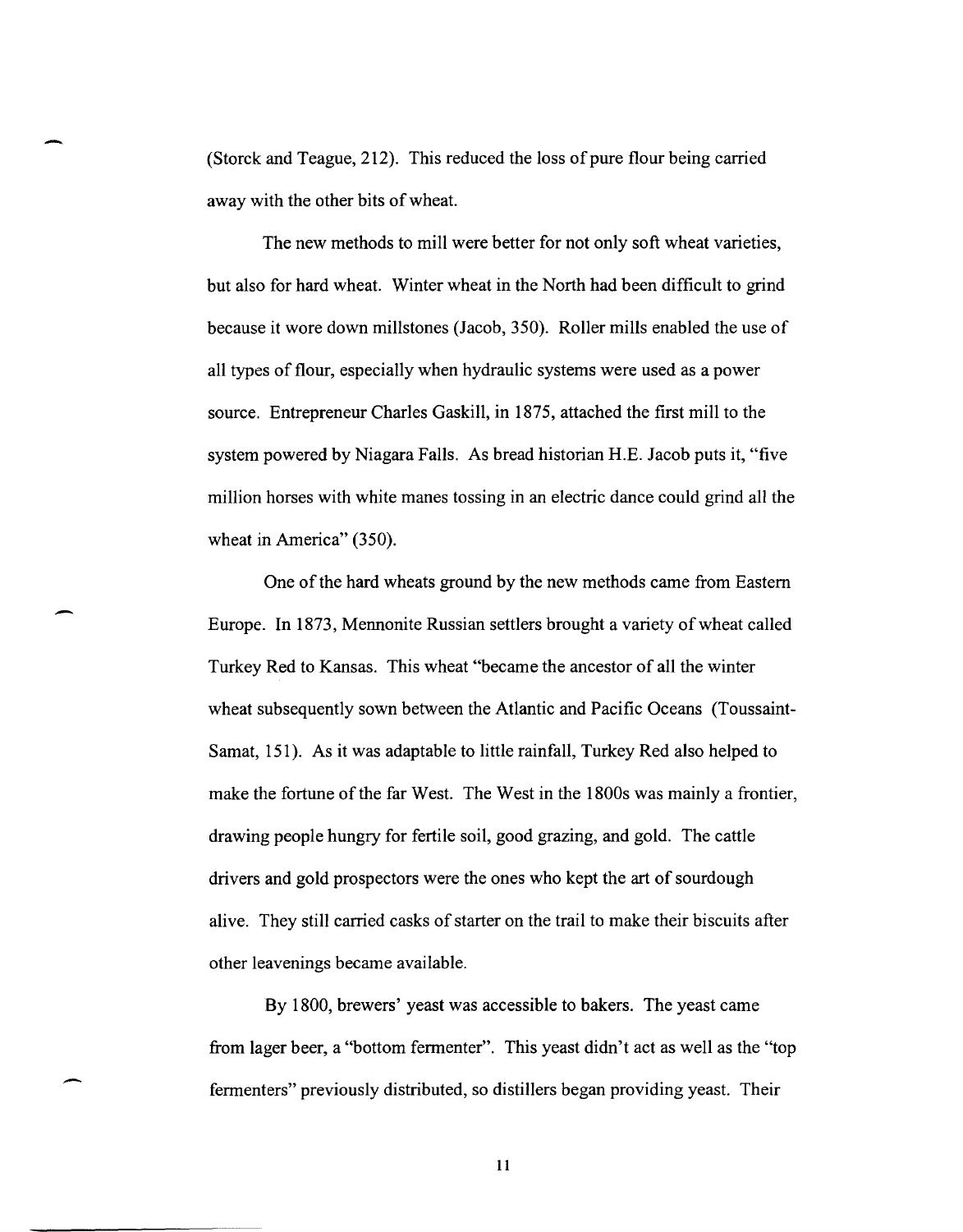compressed yeast was soon being manufactured in factories all over central Europe. (Pomeranz and Shellenberger, 5)

-

.-

 $\overline{\phantom{0}}$ 

Amazingly, yeast was being manufactured without a lot of knowledge of what it was. Dutch microscopist Anton van Leeuwenhoek first identified yeast cells in the  $17<sup>th</sup>$  century, but no research was done on it for 200 years. In the 1850s, Louis Pasteur, a French chemist, did the major study on yeast that gave us a great deal of knowledge we have today. After his work, methods for developing yeasts for bakers came rapidly.

The compressed yeast sold throughout Europe was not available until 1867. That year, the Fleischmann brothers came to America from Austria. They were disappointed in the bread quality on a previous journey to the United States and wanted to improve it. They began selling baker's yeast in cakes across the country (Lothian, 6). Dry yeast was not available until 1945. It had been developed during WWII to provide bread for the armed forces.

Other ways were found to raise bread, using pearlash or baking soda. Pearlash is a potassium carbonate from wood ash. Developed in the 18<sup>th</sup> century, it became immensely popular as a quick leavener. By 1792, 8,000 tons of pearlash was exported from the United States. Baking soda, originally known as saleratus, was developed in England and sold throughout the Western world. In 1855, Preston and Merrill, a Boston company, combined soda with cream of tartar and sold it as baking powder (Lothian, 7). With all these developments, sourdough became out of fashion and was considered a "primitive bread" by the late  $19<sup>th</sup>$  century (Casella, 144).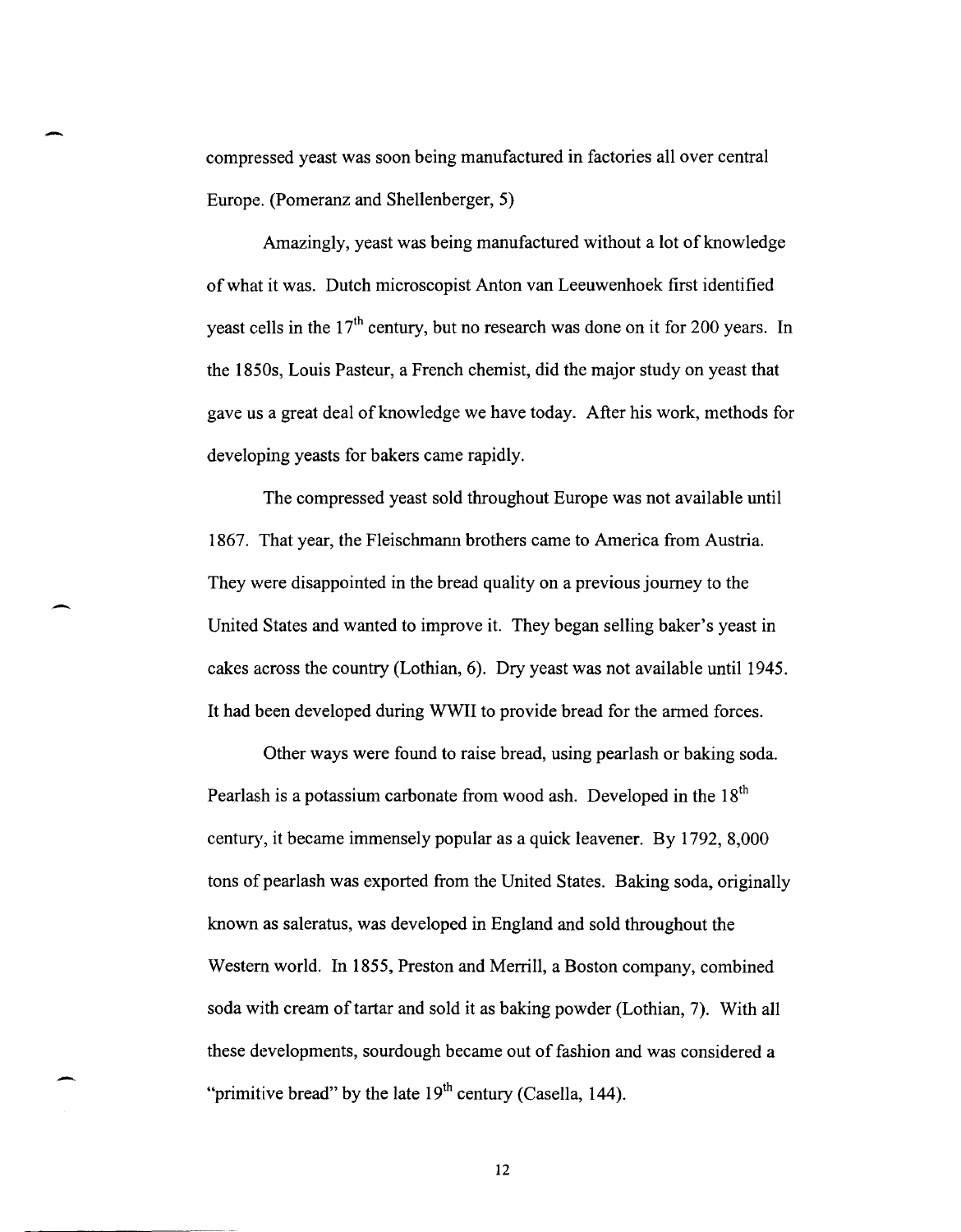Whole-wheat bread could have been considered primitive and out of fashion for a time, too. The roller mills made flour naturally whiter, and many millers added oxidizing agents. The agents bleached the flour and helped to preserve it. In the 1850s, most white flour in England was found to contain alum (Tannahill, 346)! The use of alum was quickly banned, but other, safer ways have been found to bleach flour. Nitrogen peroxide was common at the turn of the century. Today, potassium bromate, potassium iodate, chlorine dioxide, and azodicarbonate are used (Pomeranz and Shellenberger, 224).

-

-

,-

Other items added to flour and bread today are vitamins. Most of the nutrition in wheat is in the bran and germ. Since white flour contains neither, people can suffer vitamin deficiencies without enrichment of some sort.

The relationship between nutrition and whole wheat had been suspected ever since roller mills became popular. There were many cases that showed links between whole grains and health. One such case involved a WWI ship, the *Kronprinz Wi/hem.* The *Kronprinz* was a German navy cruiser that attacked 13 ships before the crew became ill. The ship docked in the United States in April 1915, after twenty percent of the men aboard died. (Elkort, 127).

At first, the doctors who inspected the crew eliminated beriberi as a cause of the deaths. Beriberi is a disease caused by a deficiency of thiamin (or vitamin  $B_1$ ). The crew had plenty of food, so the doctors didn't believe they had a lack of nourishment. A reporter named Al McCann thought differently. He saw that the ship had great quantities of food, but little variety. Tinned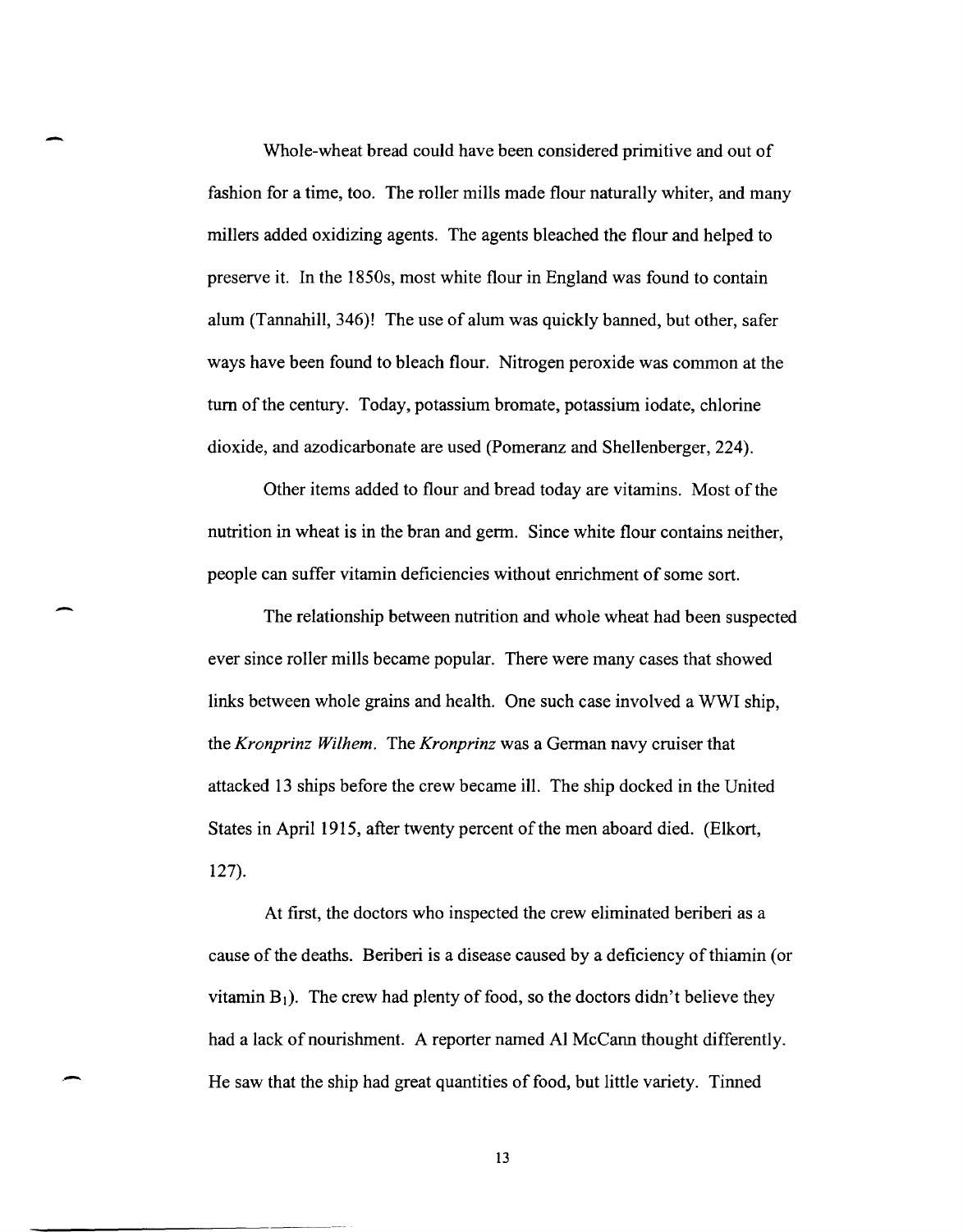meat, sausages, cheeses, biscuits, and white flour were prevalent, but no whole-wheat flour. McCann recommended a diet for the crew that included water soaked in wheat germ and bran. The men were cured within weeks. (Elkort, 128)

-

-

-

Several more years were spent researching the link between wheat and nutrition before bread was fortified. British millers added thiamin to their flour in 1939. In 1940, "Practically the entire American milling and baking industry embarked on an enrichment program" (Storck and Teague, 305). Soon after, enrichment specification set by government required certain amounts of thiamin, niacin, riboflavin, and iron. Fortified bread was available because there were few people interested in 100% whole wheat, which is healthier (Pomeranz and Shellenberger, 122).

Since 1945, "We seem to be on the way towards a synthetic conveyorbelt bread make by robots in computer programmed industrial bakeries" (Toussaint-Samat,242). Ever since pre-sliced bread appeared in 1925, convenience has been key (Harbison, 67). Many people pay no attention to the loaf they take off the shelf. However, there are plenty that still enjoy eating and baking hearty loaves. Italians are an excellent example of bread lovers. Many industrial bakeries were built in Italy in the 1950s and 60s. Identical loaves of bread were produced, quite unlike the ancient Roman bread that had character. But "organizations were formed to preserve the breads of the past, schools taught the old recipes, and lecturers touted the glories of fresh bread" (Elkort, 151). The traditional breads returned to Italy.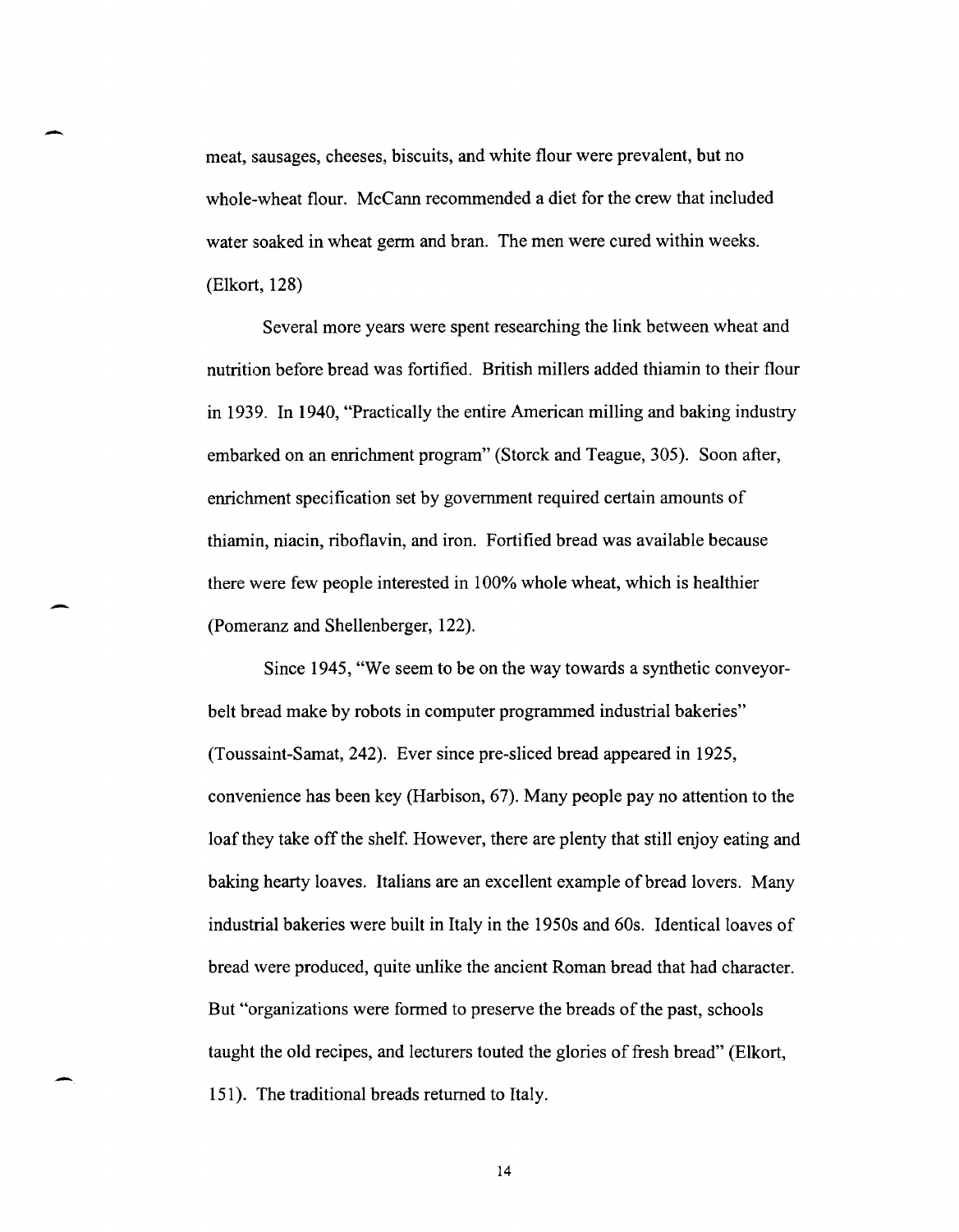- In the United States, a Japanese invention has encouraged more people to join the group of bread devotees. The invention is the automatic bread machine. Bread machines can mix, knead, and bake bread at the touch of a button. Not only is bread making much quicker, but people can once again relish the smell of fresh baked bread. The bread machine's convenience has made it very popular in the 1990s.

And as for the future? The story of bread is far from complete. Old World breads will remain popular and new ways will be found to improve the daily loaf. Bread will have an enduring place in our lives. In bread production, loaves may be handmade, though convenience will still be a key factor. The fast-paced world will make sure of that. But there will always be bread aficionados: those souls like myself who find pleasure in the creation of the food of the ages.

## MY SOURDOUGH EXPERIMENT

My goal in baking bread with a starter was to produce a loaf that did taste like a sourdough as we think of it in modem times--the tangy San Francisco bread. I feel the same way as cookbook author Dolores Casella: "In modem times ... sourdough rightly belongs to the Far West (143)." However, in my research, I found that a sourdough is highly dependent on the atmosphere and wild yeasts of the region it is made in. Observing the differences between San Francisco and Muncie, Indiana, it is not hard to foresee the difficulties in making a similar tasting loaf in the Midwest. I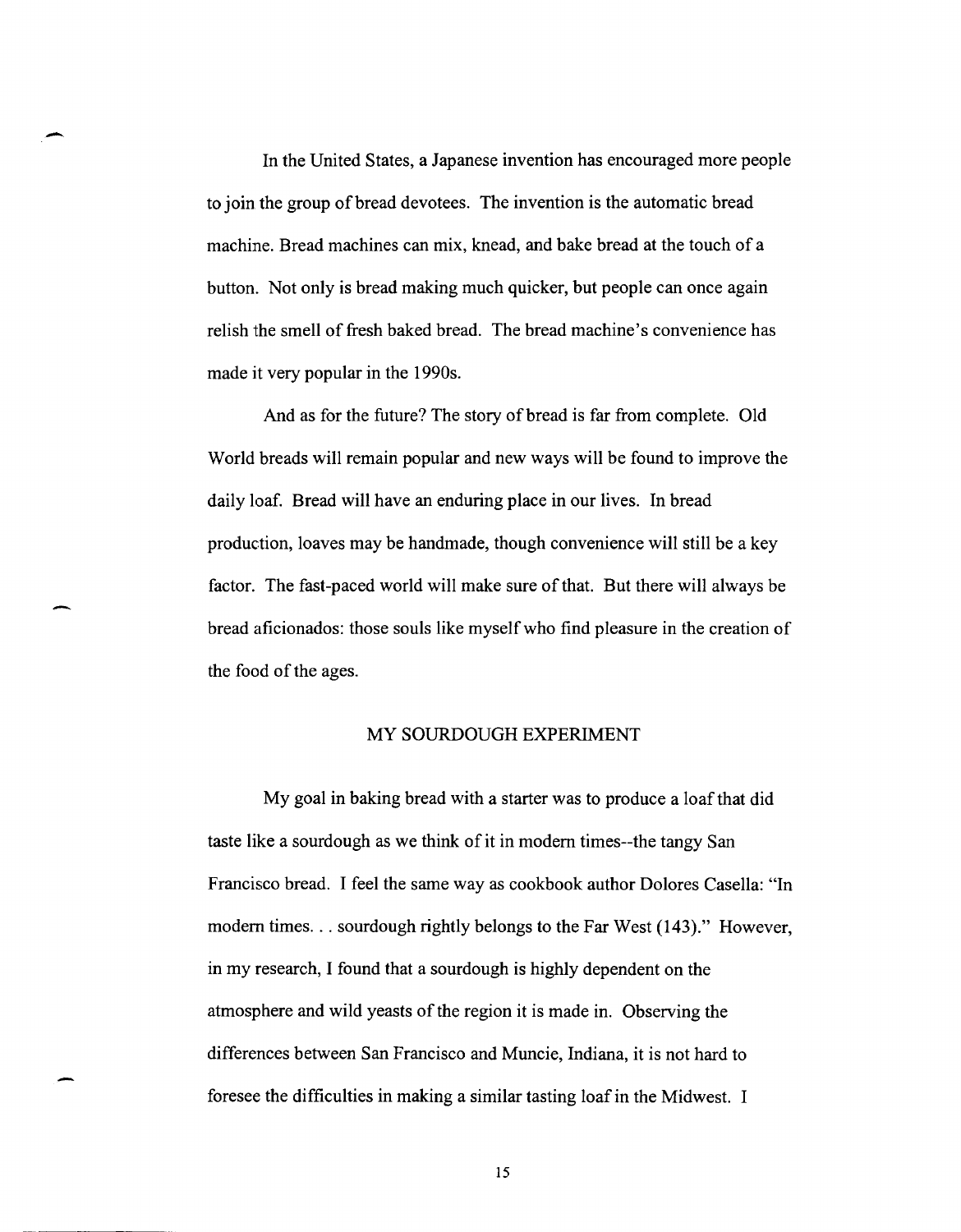decided to accept the challenge anyway, and made several starters throughout the spring of 2000. I tried a raw potato starter, a beer starter, and two yeastenhanced starters.

-

-

The first starter came from *Breads,* a Time-Life book. Called Modem Sourdough Starter, it included flour, active dry yeast, and water. The ingredients were mixed and left in a warm place for 24 hours. Once the starter was frothy, I made the book's accompanying recipe, Sourdough Bread (or *Pain au Levain).* The result was nutty-flavored bread with a chewy crust and uniform interior.

I next made a raw potato starter from Ada Lou Robert's *Breads and Coffee Cakes with Homemade Starters.* To make it, I combined water, flour, salt, sugar, and one grated raw potato. The mixture, left out on my kitchen counter for three days, went through interesting stages. It was white in the beginning, changed to gray, then went back to white as it matured in the refrigerator for a week. As intriguing as the color changes were, the bread (Basic Starter Bread) was even more so. The potato imparted a sweet flavor to the bread. It was similar to an egg bread, but without the richness. Of all the loaves I made, this was my favorite.

I began a beer starter third, using Robert's book again. It used potatoes, water, cornmeal, sugar, salt, and the foam from a 12-ounce can of chilled beer. Unfortunately, this starter did not ripen as it should have. A halfinch of liquid needed to rise to the top of the mixture, which never occurred.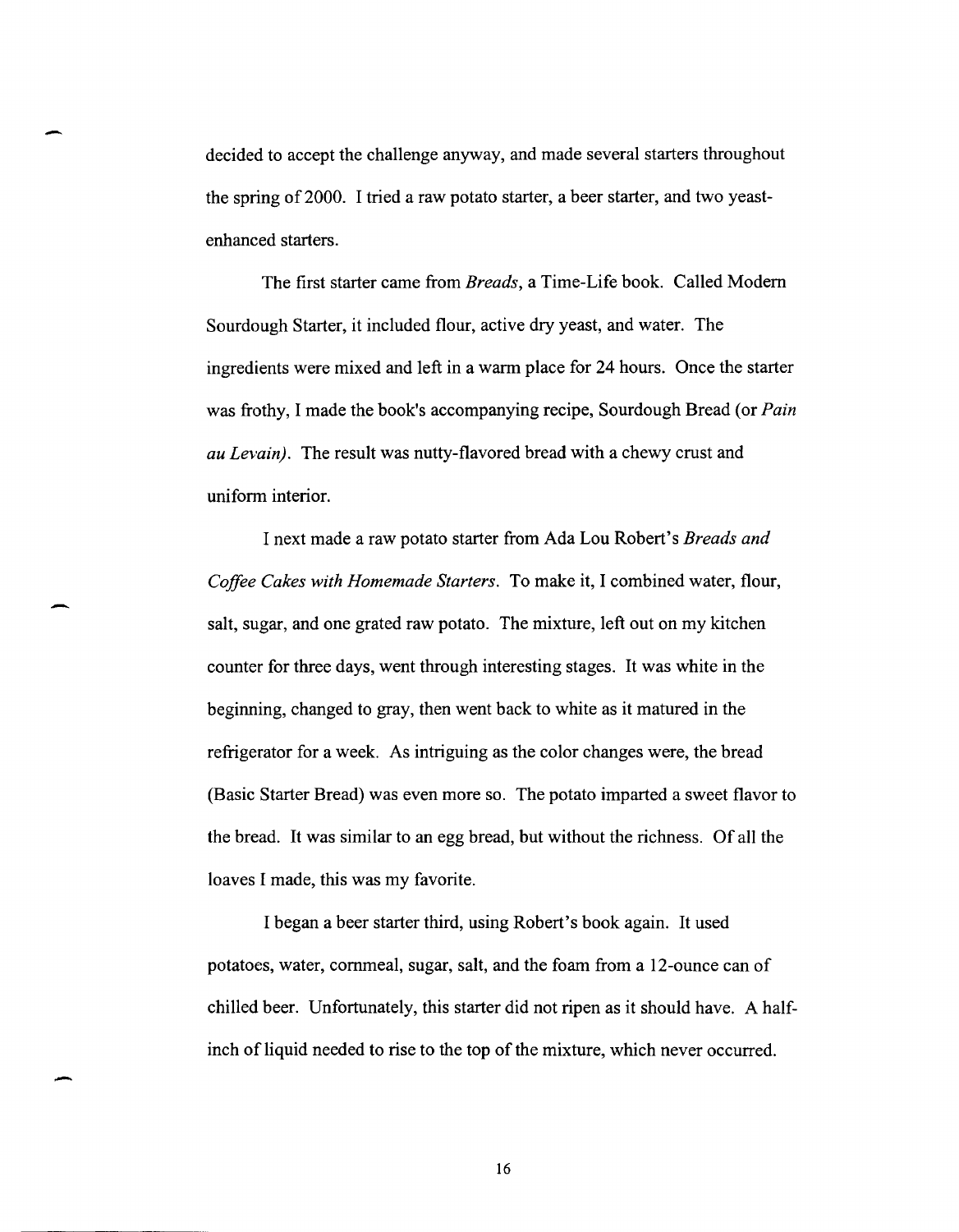From Dolores Casella's book, *A World of Breads,* I made Sourdough French Bread. The sourdough in this loafwas from a yeast starter, consisting of yeast, water, flour, and sugar. This mixture was left out for only two days before it could be used. The bread, like the raw potato starter bread, was slightly sweet.

-

-

As a starter matures, its flavor sometimes changes. To find out if this was true, I made another batch of bread using the raw potato starter. The starter had been stored in a glass jar in my refrigerator for three weeks. The bread did not taste different than my first attempt, but it must be taken into consideration that three weeks isn't very long. There are some sourdoughs that are decades old ("Man nurtures ... " 3D).

Each of the loaves I made tasted good but did not have a flavor as I had hoped. I did want to create bread with a sour flavor. However, the Indiana atmosphere was indeed too different from the California environment to attain that characteristic. There are possible modifications for the bread to make it tangier. I could have added yogurt, buttermilk, or beer in place of some of the liquid. There is also a product available called Sourdough Enhancer that can be added to the dough.

Any of these additions would help a baker give bread an acidic flavor. If you want true San Francisco sourdough bread, though, I have come to only one conclusion: Head West!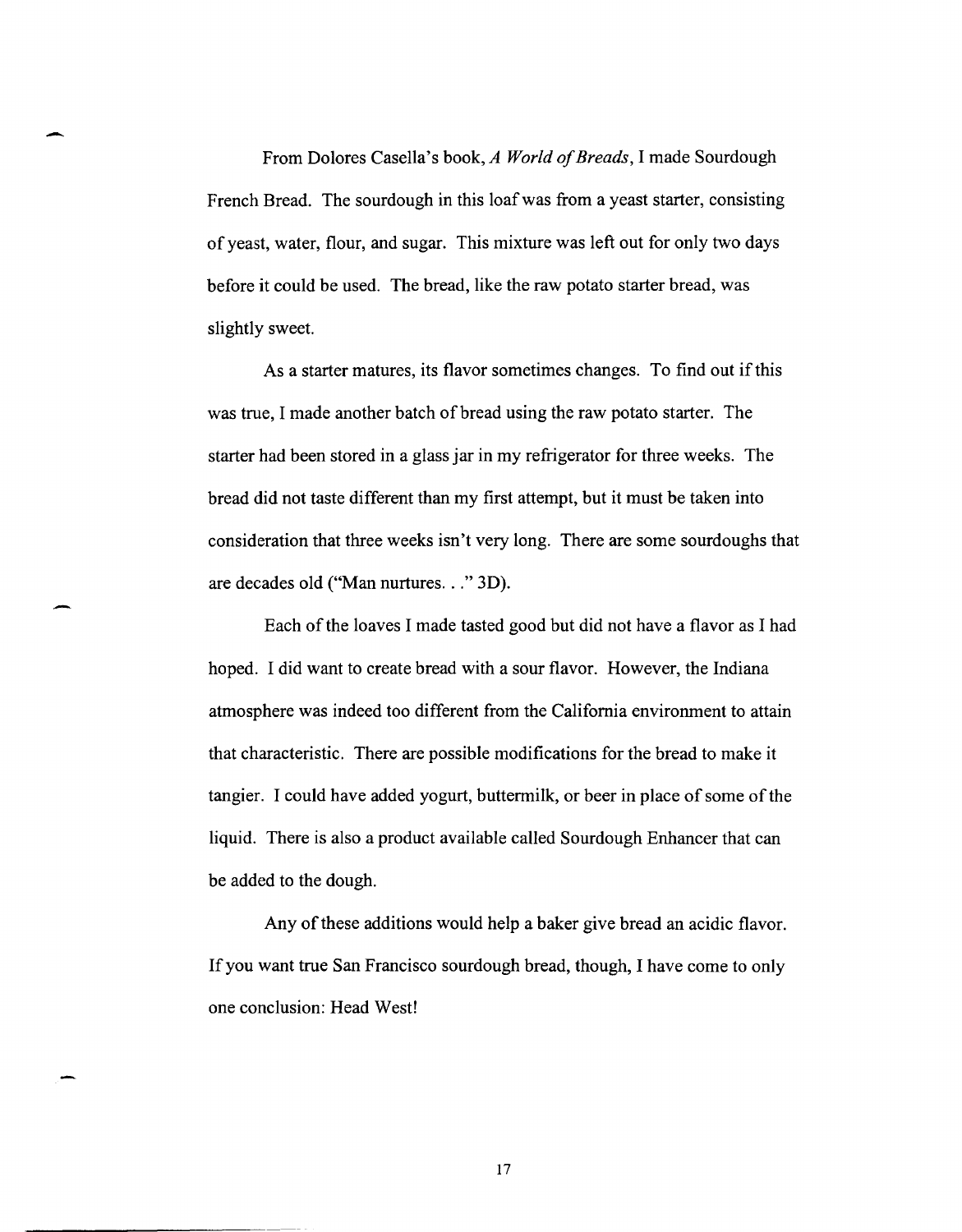### APPENDIX

-

-

Because of time constraints, I was not able to make a presentation on my findings, as I would have like. If I had been able to do a demonstration, I would have spoken about the history of bread and shown the process of making sourdough bread in the following format:

- I. The Starter
- II. The Sponge
- III. The Dough
- IV. Kneading
- V. Proofing
- VI. Shaping
- VII. Baking
- I. A starter can be made in several ways. Flour and water is the simplest. They are mixed together and set outdoors to capture the wild yeasts. Potatoes (cooked or raw), potato cooking water, milk, sugar, beer, and commercial yeast can also be added to modify the mix and give it a more unique flavor. The different ingredients also affect how well the sourdough will work. Yeast feeds on sugar, so that addition could make the culture act quicker. Commercial yeast makes the most stable starter because the dependency on wild yeast is eliminated.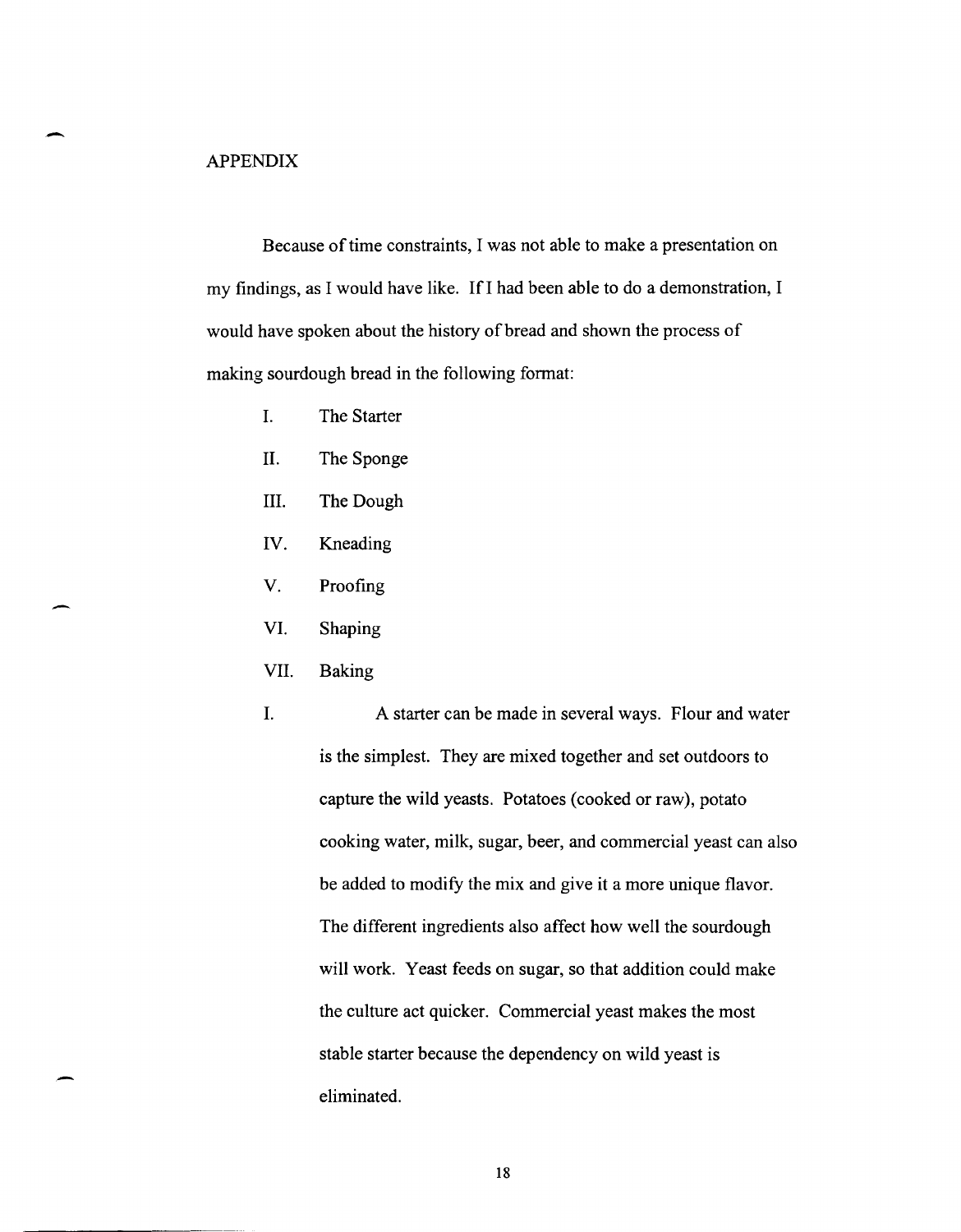The ingredients called for in the recipe are combined and placed in a glass or pottery container. After sitting out in a warm, draft-free place, the sourdough can be used for the recipe. However, some recipes call for the starter to be placed in the refrigerator until it "ripens." That is, a half-inch of liquid needs to rise to the top of the mixture before it is used.

-

-.

-

- II. The sponge is made by taking the sourdough and adding more flour and water. This is left out for 12 to 24 hours, then divided in two. Half is used for the recipe and the rest is left for the next time bread is baked.
- III. The starter is joined with the rest of the ingredients. Flour, yeast, and a liquid are the ingredients common to every recipe. Other items can be added to change the taste. Eggs and butter, for example, make a richer bread.
- IV. The method I use to knead bread was taught to me when I was 9. After placing the dough on a floured board, I flour my hands and used a 3-step method. I push the dough forward, fold the front half over the back, turn it one quarter, then repeat. Each loaf of bread will take a different amount of time, but the average is 8 to 10 minutes. Kneading is finished when the dough is smooth, elastic, and springs back after being pushed with a finger.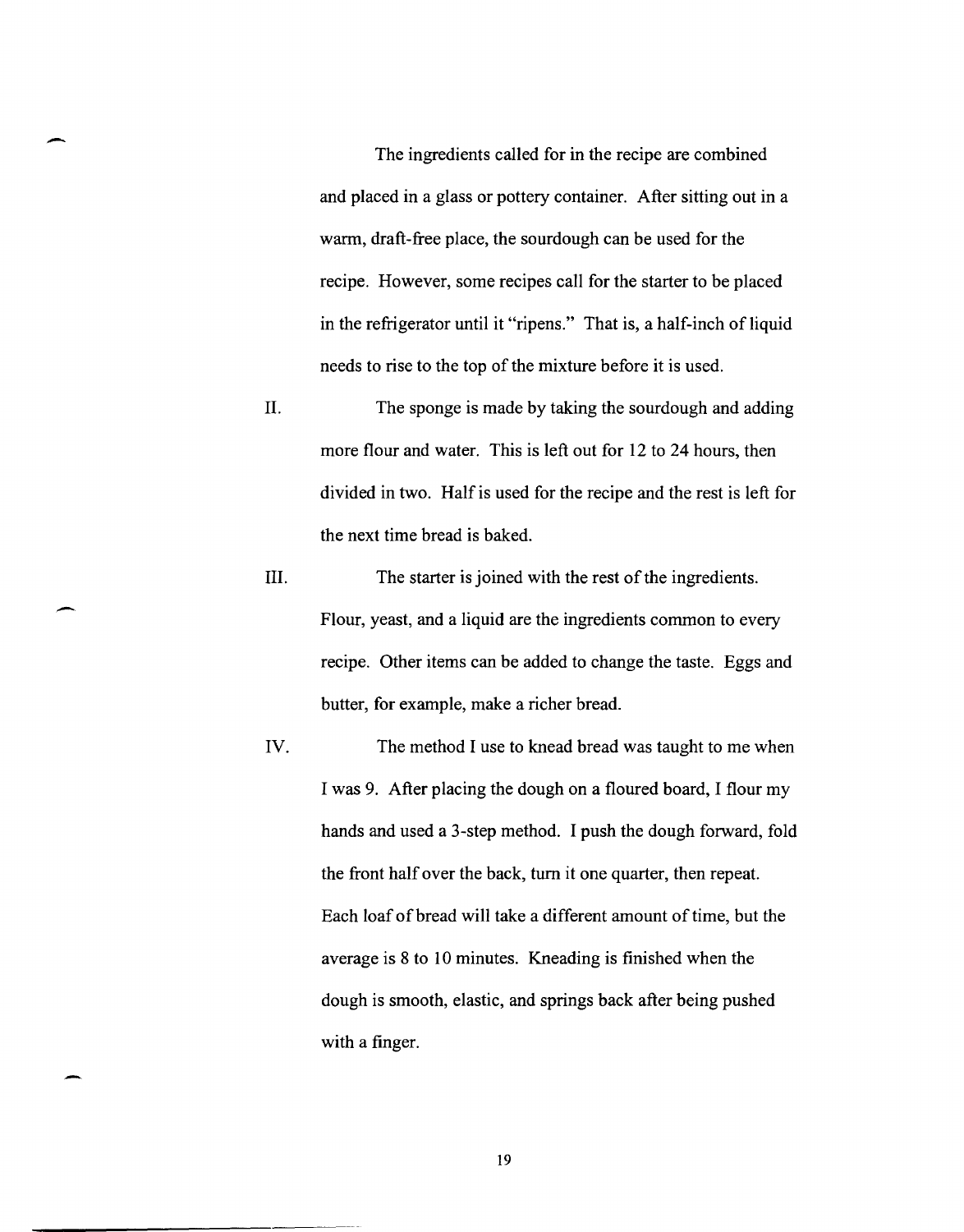V. Proofing, or rising, can be induced in as many different ways as there are recipes. The dough, placed in a bowl and covered, can be put into an oven with the light on. The oven can also be turned on to  $200^{\circ}$  F for 1 minute, then shut off, before the dough is placed inside. Other suggestions are to put the dough on top of the refrigerator, inside a Styrofoam box, or over a pan of hot water. Any place, so long as it is warm (80 to 90) and draft free, is suitable.

> This step is generally done twice—once before shaping and once afterward. Proofing is finished when an indentation stays in the dough after it is pressed with a finger .

- VI. The dough can be put into many different forms. I find round loaves the easiest, as you can just tum the dough out of the bowl and have a perfectly shaped loaf. Other shapes include long loaves (or baguettes), ovals (boules), other stuff. Pans are helpful if one wants to make sandwich bread.
- VII. After shaping, the bread is placed in a preheated oven. The amount of time and the degree depends on the recipe. The bread is done when it sounds hollow after being tapped on the bottom.

Enjoy!

 $\overline{\phantom{0}}$ 

.-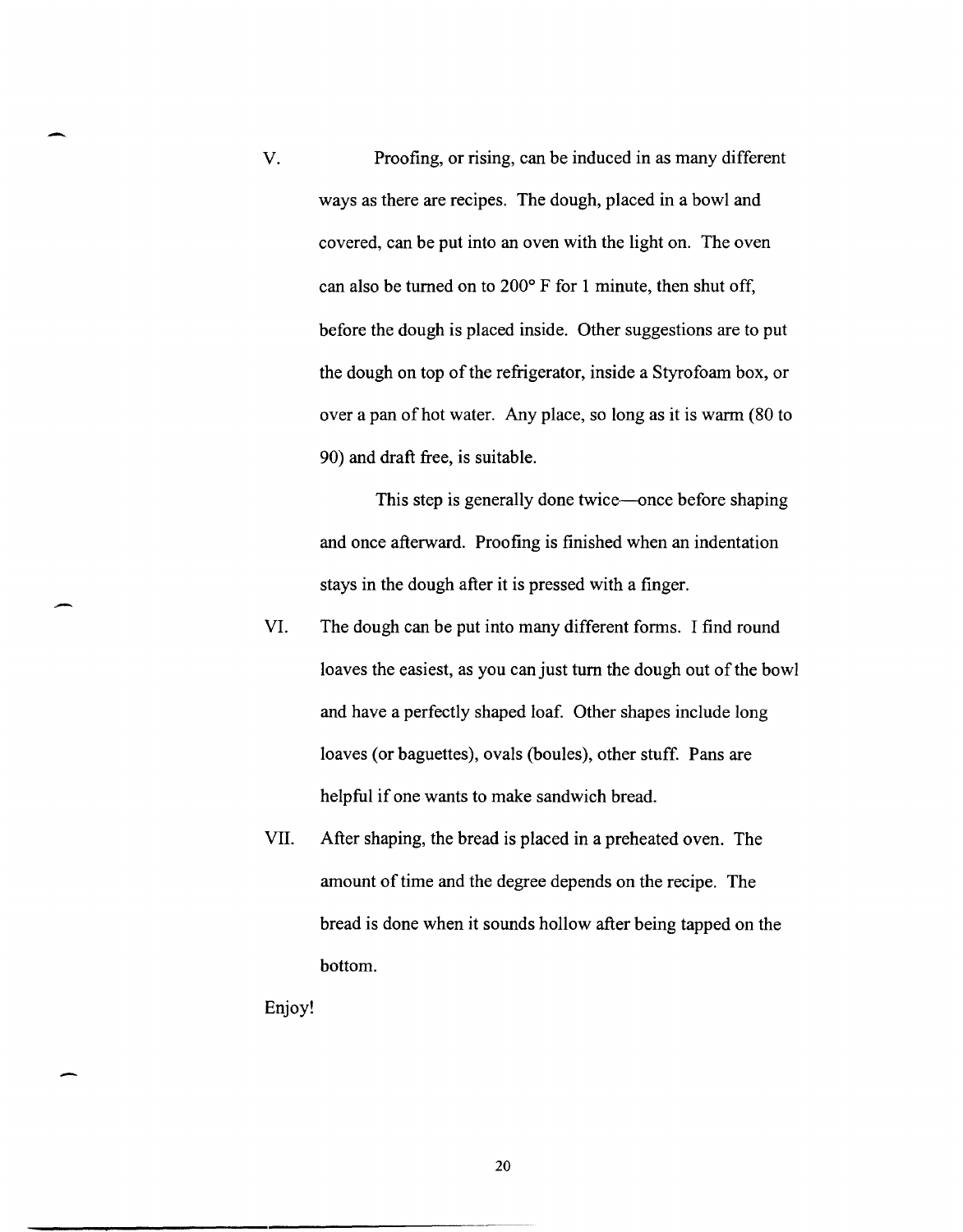# - BIBLIOGRAPHY

- Alves, Abel A. *Brutality and Benevolence.* Connecticut: Greenwood Press, 1996.
- Beard, James. *Beard on Bread.* New York: Alfred A. Knopf, Inc, 1973.
- Braudel, Fernand. *The Structure of Everyday Life.* Vol. Iof *Civilization and Capitalism 15<sup>th</sup>-18<sup>th</sup> Century.* Trans. Siân Reynolds. New York: Harper & Row, 1981.
- Camporesi, Piero. *Bread of Dreams.* Trans. David Gentilcore. Chicago: The University of Chicago Press, 1989.
- Casella, Dolores. *A World of Breads.* New York: David White Company, 1966.
- Chelminski, Rudolph. "Anyway you slice it, a Poilâne loaf is *real* French bread." *Smithsonian.* January 1995: 51-58.
- Elkort, Martin. *The Secret Life of Food: A Feast of Food and Drink History, Folklore, and Fact.* Los Angeles: Jeremy P. Tarcher, Inc., 1991.
- Harbison, Elizabeth M. *Loaves of Fun.* Chicago: Chicago Review Press, 1997.
- Hensperger, Beth. *Baking Bread: Old and New Traditions.* San Francisco: Chronicle Books, 1992.
- Jacob, H.E. *Six Thousand Years of Bread.* Trans. Richard and Clara Winston. New York: Doubleday, Doran and Company, Inc, 1944.
- Lothian, Alan, ed. *Breads.* Alexandria, Virginia: Time-Life Books, 1981.
- "Man nurtures his starter of sourdough for decades." *The Star Press. 2*  March 2000: 3D.
- Mintz, Sidney W. *Sweetness and Power.* New York: Viking, 1985.
- Pomeranz, Yeshajahu and lA. Shellenberger. *Bread Science and Technology.* Connecticut: The Avi Publishing Company, Inc, 1971.
- Storck, John and Walter Darwin Teague. *Flour for Man's Bread.*  Minneapolis: University of Minnesota Press, 1952.